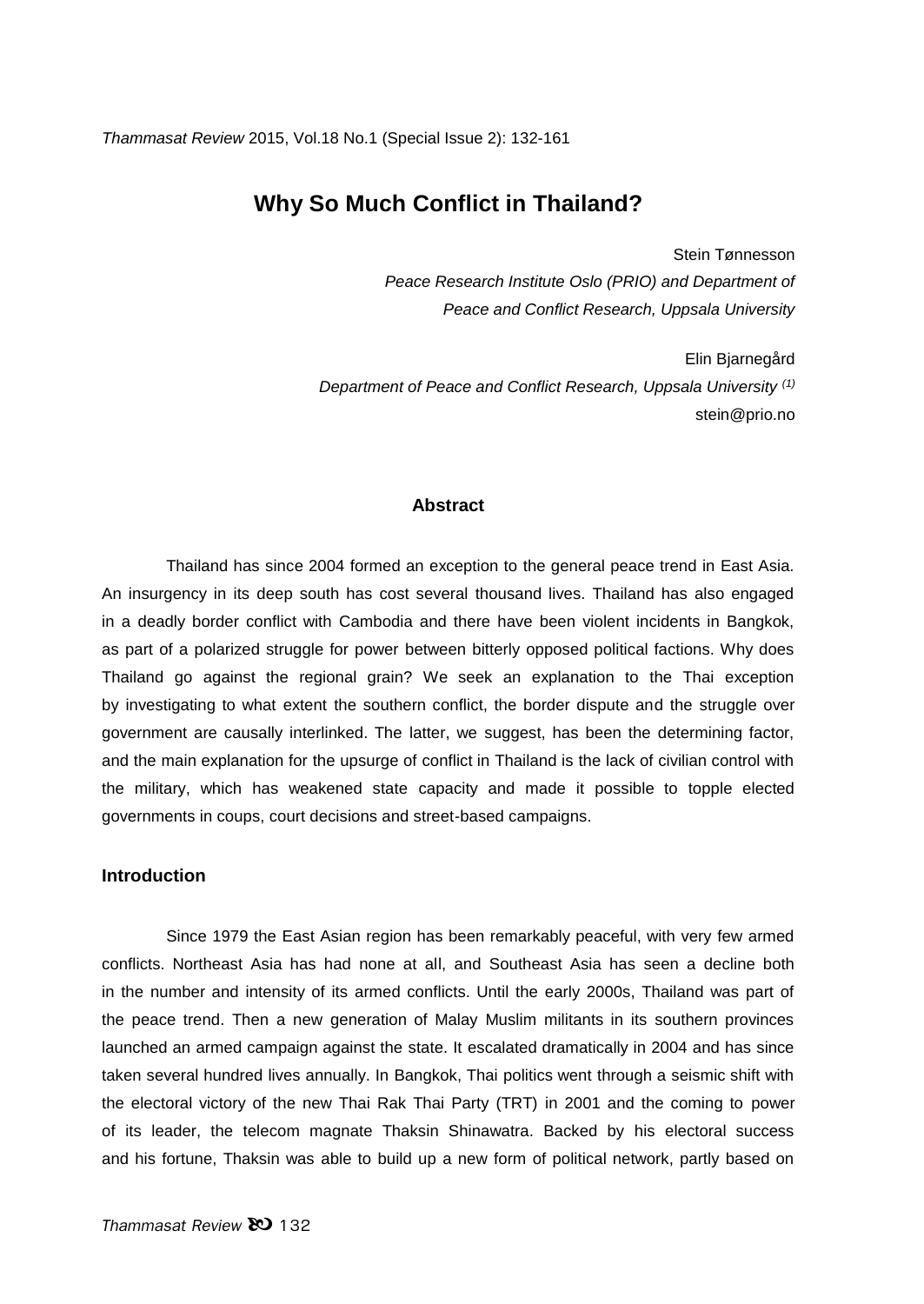"insider dealing and structural corruption" (McCargo 2005: 512). A polarized struggle took off in 2005 when a complex elite "network monarchy" seeking to protect the powers of the King, army, judiciary and bureaucracy against Thaksin's "usurpation" (McCargo 2005) resorted to a combination of judicial indictments, street based demonstrations and, in 2006, a military coup to overthrow him. In the following years, Yellow Shirts and Red Shirts confronted the governments of the day; a border dispute with Cambodia escalated, and an insurgency in the Malay Muslim south continued unabated. We look at how these three conflicts are interlinked, either by feeding on each other or by originating in a common factor. The key factor behind the violence in Bangkok, as well as behind the clashes at the border and the inability of the central government to cope with the southern situation, was the constant national power struggle, with six national elections (2001, 2005, 2007, 2008 (to the Senate), 2011, 2014), one constitutional referendum (2008), two military coups (2006, 2014), one judicial coup (2008), and five major street-based campaigns aiming to overthrow the government (Yellow Shirt 2005-6 and 2008; Red Shirt 2009 and 2010; People's Democratic Reform Committee (PDRC) 2013-14).

With a basis in secondary literature complemented with some interviews, we analyse how this rapid sequence of political crises affected the level of violence not only in the streets of Bangkok but also in the more distant border dispute with Cambodia as well as in the southern periphery. We then ask how such an upsurge of violence could happen in a middle income country, a founding member of ASEAN, situated in the world's main growth region. The answer, we propose, is to be found in weak state capacity, particularly with regard to the lack of civilian control with the military, whose main loyalty has been with the network monarchy rather than with any elected government. The room of manoeuvre of this independent military is helped by its relatively high popular legitimacy in the midst of the turmoil created by politicians. A survey undertaken shortly before the May 2014 military coup showed that 67 percent of the large majority of Thais who considered themselves politically neutral agreed with the statement that the military can take over to govern the country if the government is not capable (corresponding percentage for Yellow Shirt supporters was 60 and for Red Shirt supporters a mere 16) (Bjarnegård and Melander 2014). In other words, the independence of the military is boosted by its popularity. We argue that Thailand's weak state capacity with regard to military control plays out in all the three conflicts. We demonstrate that although the three disputes (incompatibilities) are different, the fact that they have turned violent, and that violence in the south was allowed to escalate in 2004 and then continue on a high level for more than a decade, are interlinked.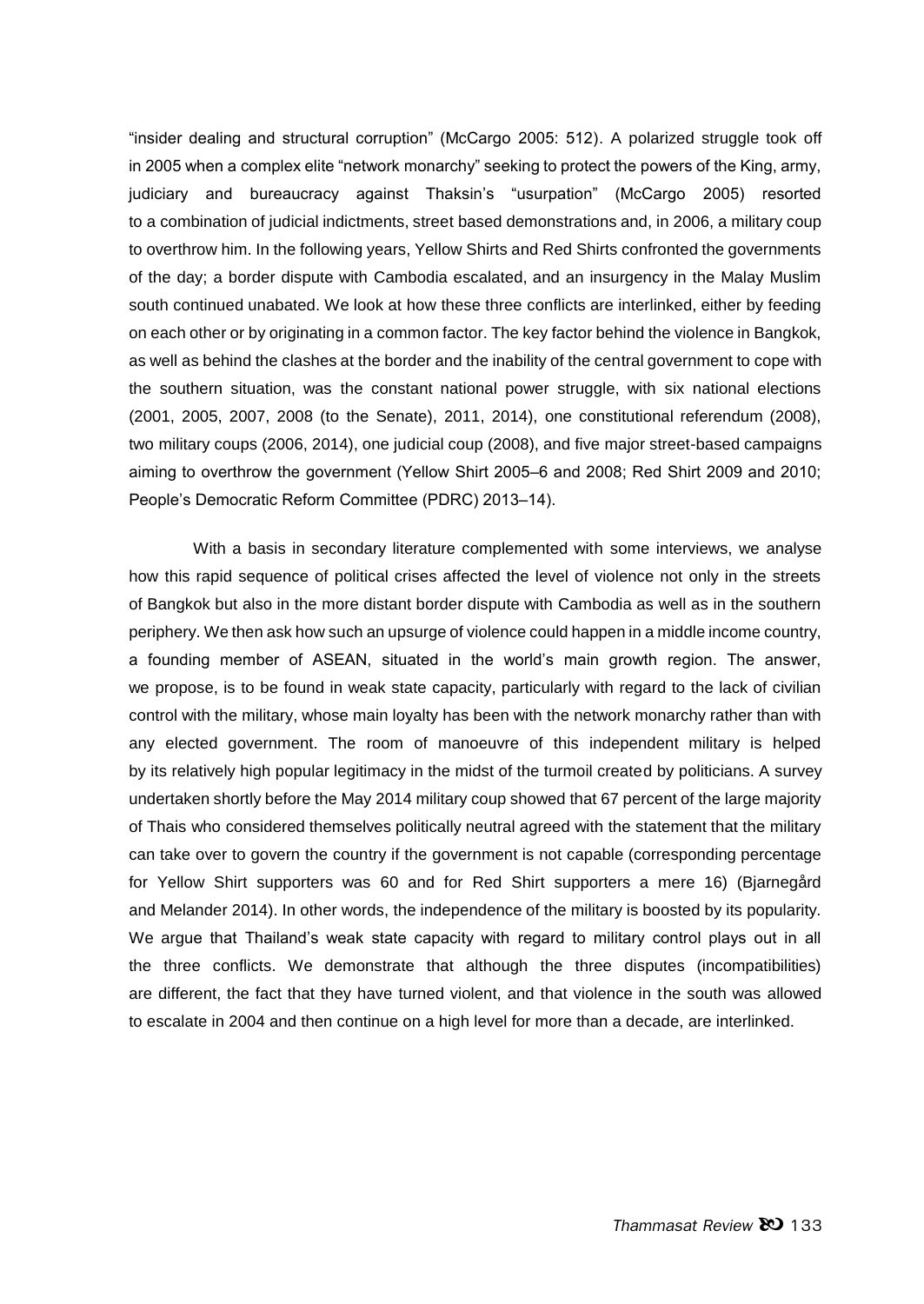#### **The Peace Trend**

Since the 1980s, Southeast Asia has seen a trend towards more peaceful relations both internationally and domestically (Tønnesson 2013). This has facilitated economic growth through trade, investments and transnational divisions of labour. In the whole of East Asia (Northeast and Southeast), the only inter-state armed conflict with more than 25 battle deaths in one year that has occurred since 1988 is the Thai-Cambodian border conflict, which reached that threshold in 2011. This is the only armed conflict that has ever been fought between two members of the Association of Southeast Asian Nations (ASEAN). Several conflicts in the region have ended since the 1980s either in defeat for the insurgents or a peace agreement. Others have been frozen by ceasefire agreements (notably in Myanmar) or become less active. The former French Indochina countries (Vietnam, Laos, and Cambodia) ended their long period of civil and international wars with the Paris agreement on Cambodia in 1991, and the demise of the Khmer Rouge in 1998. All three have joined ASEAN. So has Myanmar, who drastically reduced its level of internal conflict through a series of ceasefire agreements from 1989 onward. The long ceasefire in Kachin State broke down in 2011, but it is telling that the current government in Naypyidaw, who chaired ASEAN in 2014, has worked intensely with a peace plan aiming to arrive at a national ceasefire agreement with all of its non-state armed groups, in order to pave the way for a national political dialogue. Indonesia saw an upsurge of armed conflict and political violence after the fall of the Suharto regime in 1998 but after 2005, when a peace agreement was signed by the government and the Free Aceh movement, the political violence died down not just in Aceh but in most parts of this nation of 220 million inhabitants.

For a long time, Thailand seemed to go with the peace grain. In the early 1980s, it overcame its long communist insurgency through a combination of repression and amnesty, and also instituted a surveillance and reward system on its southern periphery so its Malay Muslim opponents were pacified (McCargo 2008). Most international analysts were caught by surprise when Thailand made its subsequent violent turn. The Philippines is the only other Southeast Asian country that has not been able to reduce its level of internal armed conflict. However, in March 2014, its government signed a comprehensive peace agreement with the Moro Islamic Liberation Front (MILF) after many years of negotiations.

Thailand's diverging path is all the more surprising as it has long been a middle income country, which in the 1990s adopted a liberal political system based on competitive elections and a vibrant civil society. Democracy and prosperity are often seen as factors reducing the risk of armed conflict. Paul Collier (Collier and Rohner 2008; Collier 2009: 20–21) find that while democracies have experienced more political violence than autocracies in countries with a Gross National Income (GNI) per capita of less than \$2,700 (such as Myanmar), democracies have been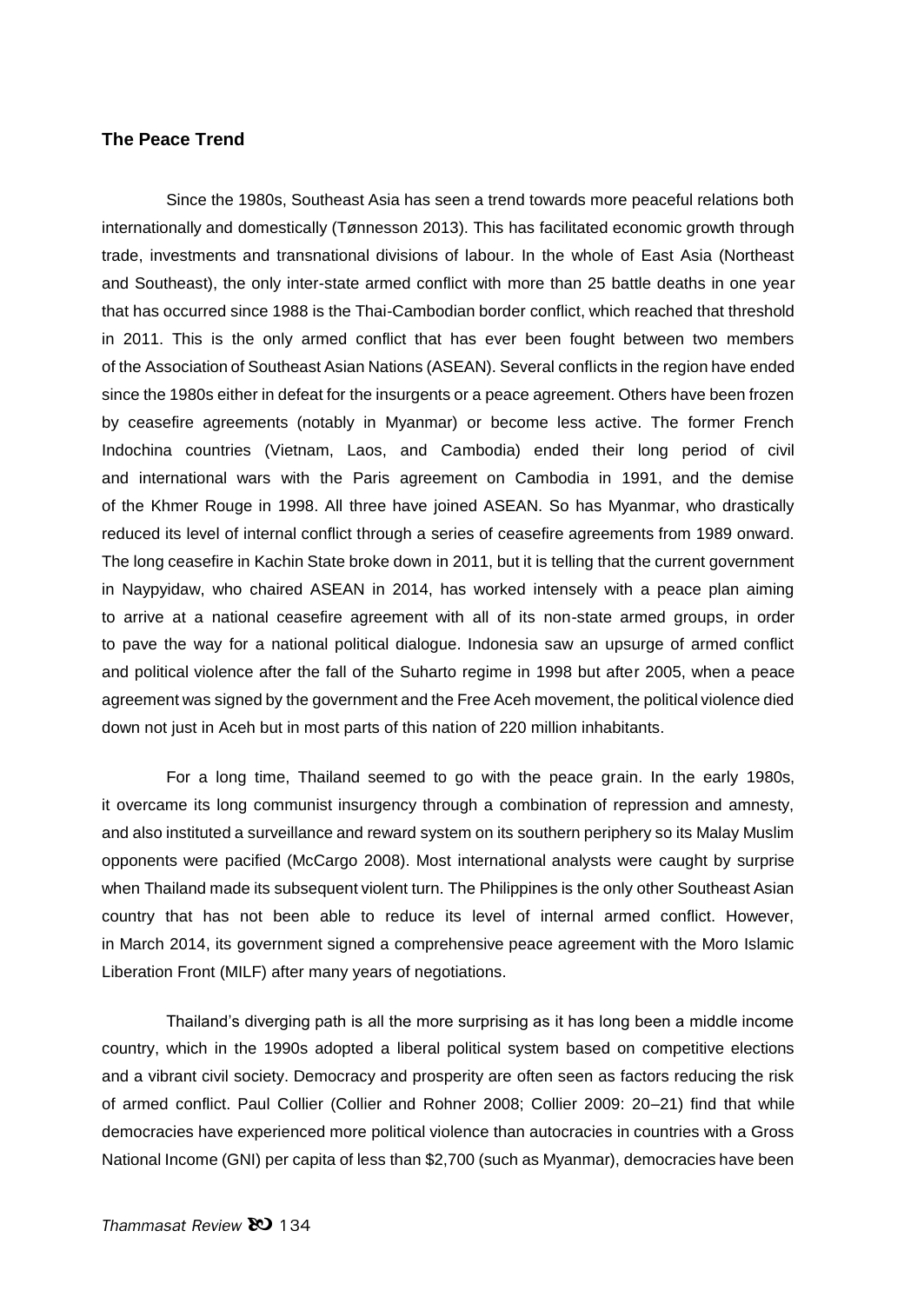significantly more peaceful than autocracies on higher income levels. With a GNI per capita of \$5,340 in 2013, only slightly less than China's \$6,807 (World Bank 2014), Thailand should not be at risk. The Thai economy, however, has lost momentum during its years of internal crises. As of 2004, the Thai GNI per capita was much higher than the average for developing East Asia and Pacific countries (\$2,400 versus \$1,416). By 2013, however, its national income had dropped below the average (\$5,340 versus \$5,536). The main reason was China's phenomenal growth but Thailand's growth did not just fall behind China's. It fell behind other developing countries' growth as well. What we see is a tragedy in two stages. First, Thailand's relative prosperity failed to save it from internal turmoil and then turmoil weakened its economy further.

The regional peace in Southeast Asia has been ascribed variously to interdependence through trade and investments, new alliance patterns, border agreements, more capable judiciaries, more professional and better equipped police and armed forces, more accountable governments, and consensus oriented discourses inspired by "the ASEAN Way" (Tønnesson 2009; HSR 2010; Kivimäki 2010; 2014). Mueller (2007 [2004]: 174-77) finds that the main reason why armed conflict in developing countries has been declining in much of the world is more "coherent political systems and disciplined military and policing forces." When he wrote this in 2003, he used Thailand as an example of "positive leadership" along with South Korea, Malaysia, the Philippines and most of Latin America. Thailand had prospered until 1997, and experienced a remarkable recovery from the Asian Crisis under Thaksin's premiership 2001‒03. Mueller's book went into press just as Thailand's spiral of conflict began.

How could this happen? We think the key explanation is a failure to adapt the country's system of governance to conform to the needs of a modern society bureaucracy. Economic growth increases a government's legitimacy if its leaders are seen to have achieved it through their policies. Legitimacy is also enhanced if a government can increase its revenue through taxation, and use it to provide infrastructure, education, health and affordable finance for the population and its enterprises. Increased revenues also strengthen the capacity of the state to maintain law and order if used to build well-managed and loyal police and military forces. Importantly, however, increased revenues also raise the stakes of national politics. To the extent that the state expands its presence and role in a society beyond that of protecting its territory and maintaining a monopoly on violence it becomes increasingly important for various interest groups to influence state policies. While pre-modern peasants did their best to keep state agents at arm's length, modern populations demand access to government services and subsidies. The electorate wants more in return for its votes than a stack of money. They demand real influence and support leaders who make credible promises to provide services. Governments must thus be able to manage rising expectations in order to prevent social movements from resorting to illegal means in their struggle. Governments must also make sure that they get credit for economic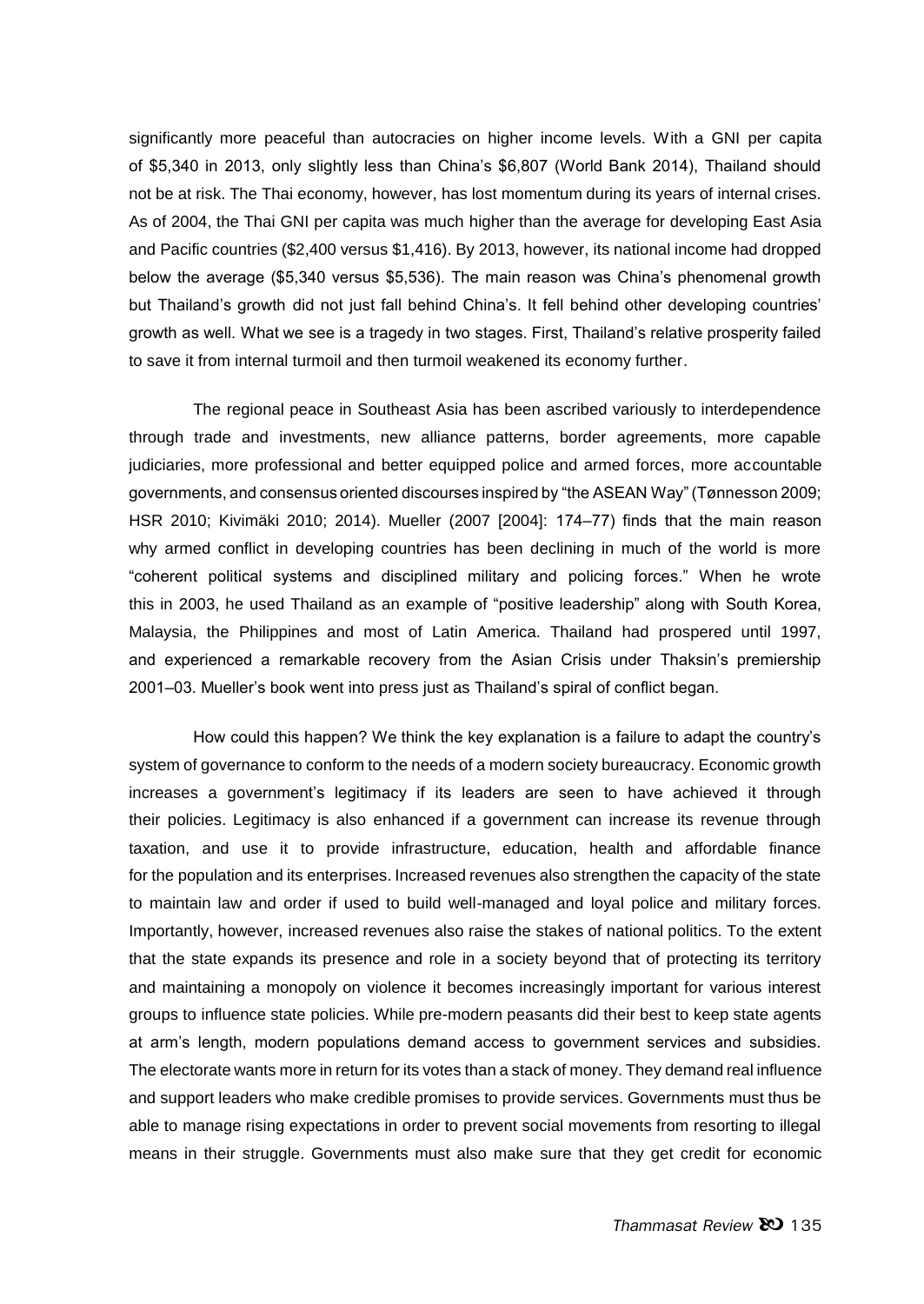achievements. When governments are seen mainly as obstacles to business, either because of unwanted interference or incompetent macro-economic management, or because too little is given back to the population in terms of services, then informal networks outside of the state gain strength (Bjarnegård 2013: 89 ff). This can weaken state capacity and increase the risk of conflict. "State capacity" refers to the effectiveness of a state; its power to implement the political objectives of decision-makers (Mann 1988; Slater 2010; Htun and Weldon 2010: 211). State capacity does not just affect the government itself but also the opportunities open to its opponents. Before they decide to rebel they must take into account the government's capacity for repressing or accommodating their interests. If the repressive capacity is high, rebellion may be too costly. If the accommodative capacity is high, rebellion may not be felt as necessary. While it has become foolhardy for rebels to challenge a national army in guerrilla style warfare in most of the world today – since technology and infrastructure have increased repressive capacities – the incentives for broad-based groups to seek power or advance their interests through electoral and street based political campaigns have increased. Social pressure mounts in all countries when a certain level of development is reached. What sets Thailand apart is its disorderly political outcome. Thailand's system of governance seems to have prevented it from managing the rising expectations of its population in the transition from a low middle income to a high middle income country. The transition may display the same social and political tendencies as in other countries but Thailand has been less capable than other states to manage the rising social and political expectations following from economic growth.

# **Background**

Thailand's development since 2004 differs both from its own Cold War history and contemporary developments in other East Asian countries. Although Thailand went through dramatic social changes in the Cold War period and took active part in US-led warfare in Vietnam, it suffered comparatively little from conflict on its own territory. The Thai Kingdom was more secure than the neighbouring post-colonial states in Malaya, Cambodia, Laos and Burma (Myanmar). Its government and army were able to repress insurgent movements before they could establish "liberated territories". This allowed Thailand to grow its modern economy. Rapid economic growth turned peasants into citizens with a pronounced interest in influencing the state (Walker 2012b: 326–30) but only some of them, and only until the 1980s, provided active support to communist rebels. The guerrillas who were active in the years 1965–83 found most of their recruits in the densely populated northeast (the Korat plateau), with its Lao speaking Isan rice growers. Partly for that reason the Thai government targeted the northeast for modernisation. Many Isan moved into new villages, while others left for Bangkok or its suburbs, and the rice farms became more export oriented. The local population were assimilated into Thai culture, assuming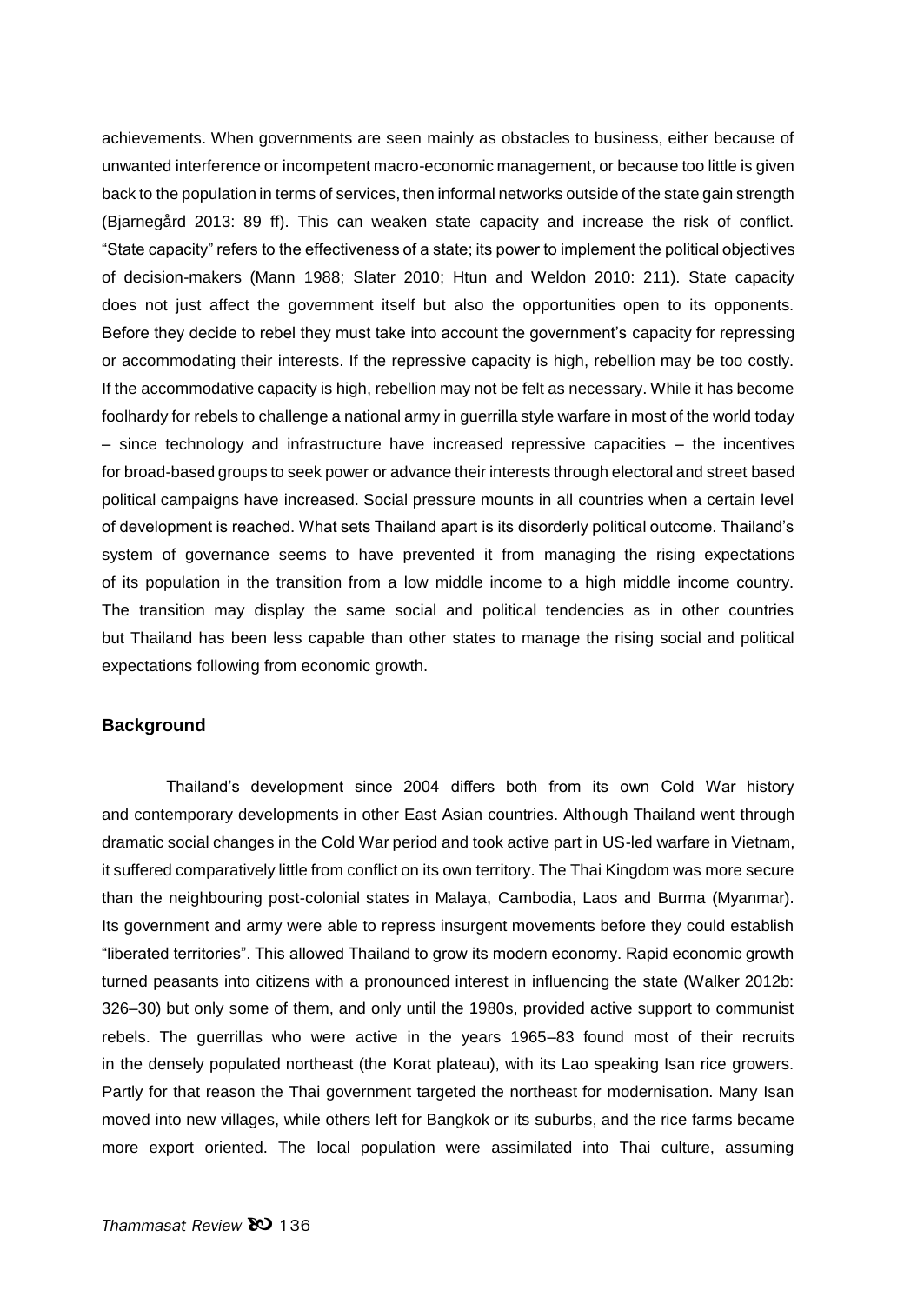a twin Thai-Isan identity. Yet they never fully embraced the national ideology, with its trinity of Army, Buddhism and King (Keyes 2014: 175-194).

Attempts were made to also modernize the economically backward Malay Muslim provinces in the south but they had less potential for growing export crops. The Malay Muslims were not as effectively assimilated as the Isan. The reason why the Malay Muslims and the Isan followed different political trajectories was a combination of economic, linguistic and religious factors. Numbers also matter: The Malay Muslims could dominate their own provinces but could not play any prominent national political role. By contrast, the numerical strength of the Isan made it possible for them to become a major national force in their own right if they could form a movement and find a leader. This is what they did at the turn of the millennium.

In the period 1976–83, the unrest among the Muslim Malay population in the south was not a big threat to the Thai state, although fighting intensified for a while in the 1970s. During the premiership of General Prem Tinsulanonda (1980–88), a broad and rather effective counterinsurgency strategy was applied both in the northeast and the south, with deployment of substantial armed forces, support schemes for economic development, extensive use of amnesties, and popular participation in local decision-making. In the south this was co-ordinated by a Southern Border Provinces Administrative Centre (SBPAC) (Nilsen 2012: 60; Srisompob 2013: 549). General Prem's premiership was a period of internal stability and economic growth. And growth continued in the 1990s, until the Asian Crisis.

On 2 July 1997, after weeks of aggressive speculation against the baht, the government gave up defending the Thai currency's peg to the USD. The baht lost more than half its dollar value before rebounding to a level more than 30 per cent lower than before (Pasuk and Baker 2009b: 259). A deep recession followed, lasting through 1998. This had dramatic social and political effects. Living standards suffered badly but the crisis did not lead to increased inequality. Although many lost their jobs, inequalities were actually reduced (Walker 2012b: 324). Poor rice growing peasants benefitted from the new terms of trade, while many rich people lost their assets to foreigners. Industries serving the home market suffered as the weight of the economy shifted towards exports and services. Whole families lost their fortunes when their companies went bankrupt. Others, such as the Shinawatras, came through the crisis more or less unharmed. Thaksin was suspected of having based his financial dispositions on inside information about the decision to let the baht float (Pasuk and Baker 2009a: 58–59).

The Asian Crisis led to a change of government and the adoption of a new constitution but did not, as in Indonesia, lead to any violent conflict. Consultations had been going on for several years on a new "people's constitution" when the crisis struck. Many had been sceptical but now all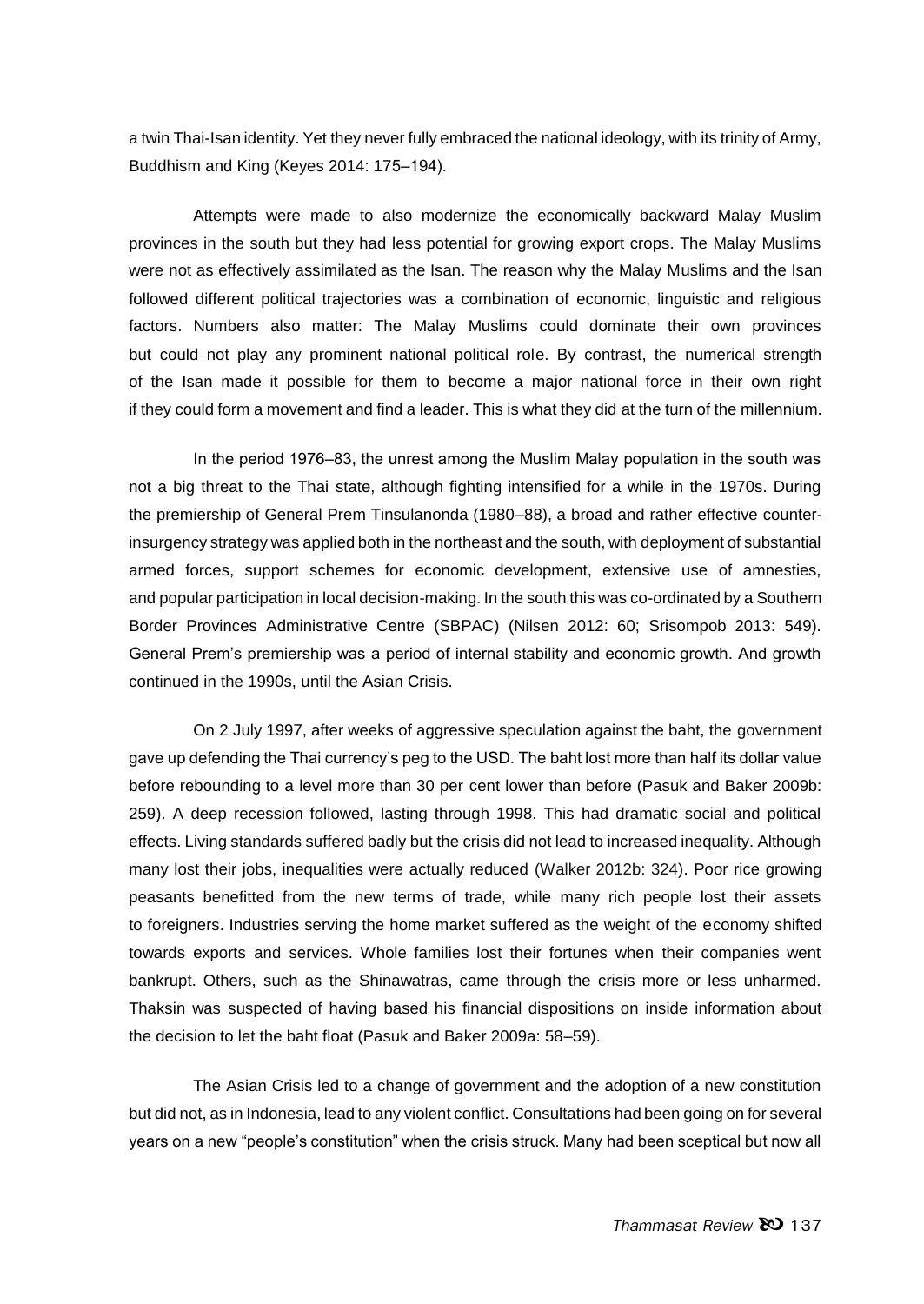resistance evaporated so the constitution could be quickly approved. It was designed to overcome corruption and vote-buying, and provide for strong government by shifting to single-member constituencies, so it would be easier to gain a parliamentary majority. The constitution also sought to increase the quality of MPs by demanding that they have at least a BA degree. New independent courts were created to prevent corruption and vote buying. Ministers were obliged to declare their assets (Thitinan 2009: 30–31; Bjarnegård 2013: 123ff). These changes opened up for great political change, although not in the intended direction. "Money politics" did not disappear but became "big money politics" instead (Pasuk and Baker 2009a: 97, 173). When the Thai Rak Thai Party won its extraordinary victory in January 2001, the majority of judges on the new Constitutional Court did not dare to convict Thaksin of having concealed his assets although he clearly had. It took three years from Thaksin's ascent to power before the courts established under the 1997 constitution joined the struggle to remove him (McCargo 2014). The years 1999–2004 were politically stable and saw an astounding economic recovery. Yet it should have been possible to predict that the emergence of a new, charismatic and ambitious leader would provoke a reaction from the powers that be. Thaksin took big risks by curtailing media freedoms, violating basic human rights in a "war on drugs," enriching his family through asset sales, providing generous state loans to his peasant voters, and trying to gain personal control of the military. It is not easy to say which was seen as most unacceptable by the conservatives: his corruption, interference with army promotions, or flirtation with "socialist" redistributive policies.

A crisis soon emerged, and a contributing factor was Thaksin's poor handling of the Malay Muslim insurgency in the south. As can be seen from Figure 1, 2004 was the year when the number of armed conflict casualties took off in Thailand while falling in the rest of East Asia.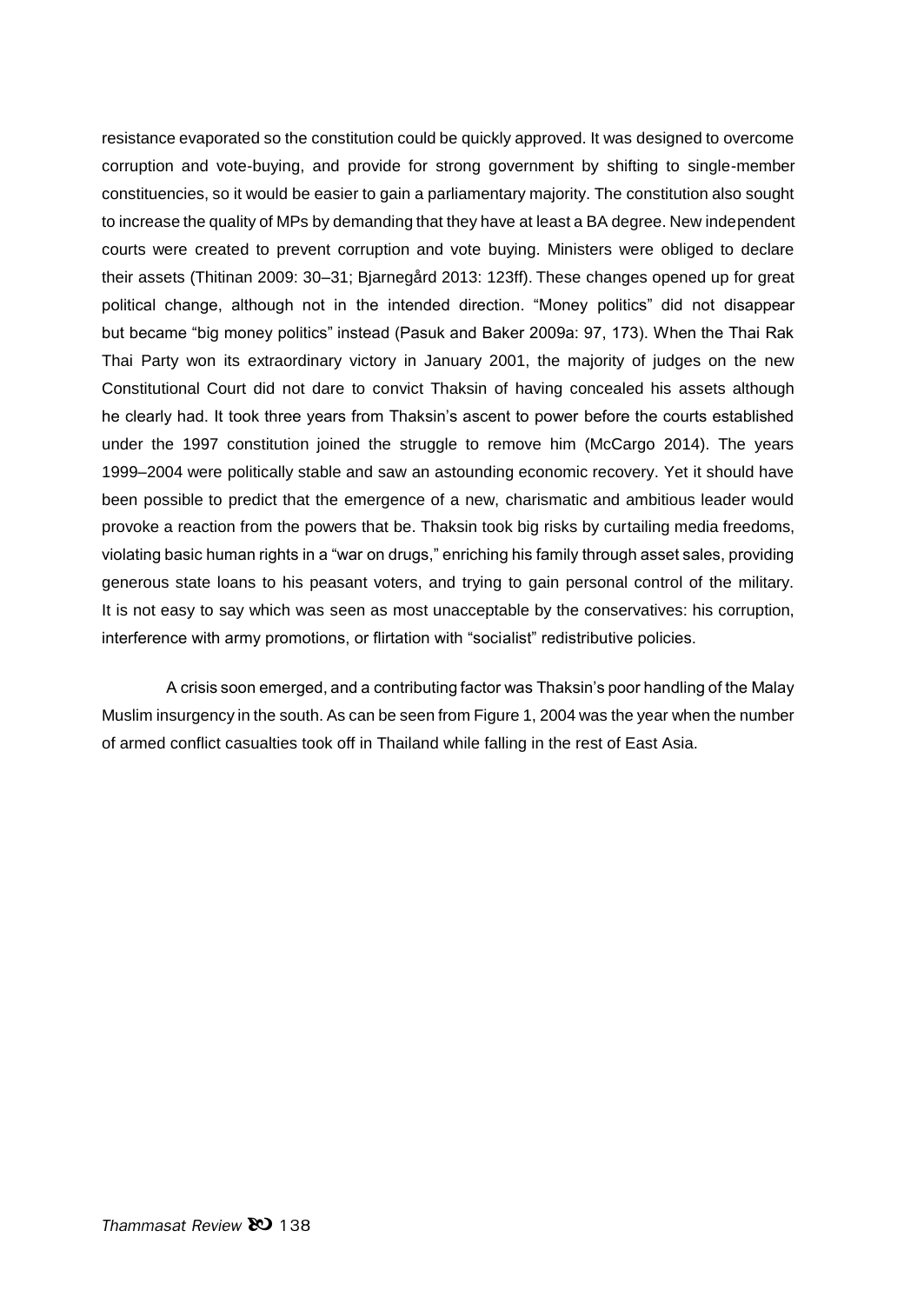## **Figure 1:**



UCDP Conflict Fatalities in Thailand and Rest of East Asia (1989-2013)

*Total number of battle related deaths, one-sided violence deaths, and non-state conflict deaths, 1989‒2013 (UCDP 2015b). The peaks in Rest of East Asia in 2000, 2003, and 2009 are due mainly to the conflict in Mindanao, in 2003 also the fighting in Aceh. Rest of East Asia's steep increase in 2011-12 is the combined result of the new fighting in some of Myanmar's ethnic minority states, and escalation in Mindanao. Note that since 1992 the estimated number of fatalities in all of East Asia has never exceeded 3,000 in one year, a low number by historical standards.*

The numbers in the figure combine fatalities in Bangkok's conflict over government, inter-state conflict with Cambodia and territorial conflict with Malay Muslim insurgents in the south. We shall now dig into each of Thailand's three conflicts, while looking for interlinkages.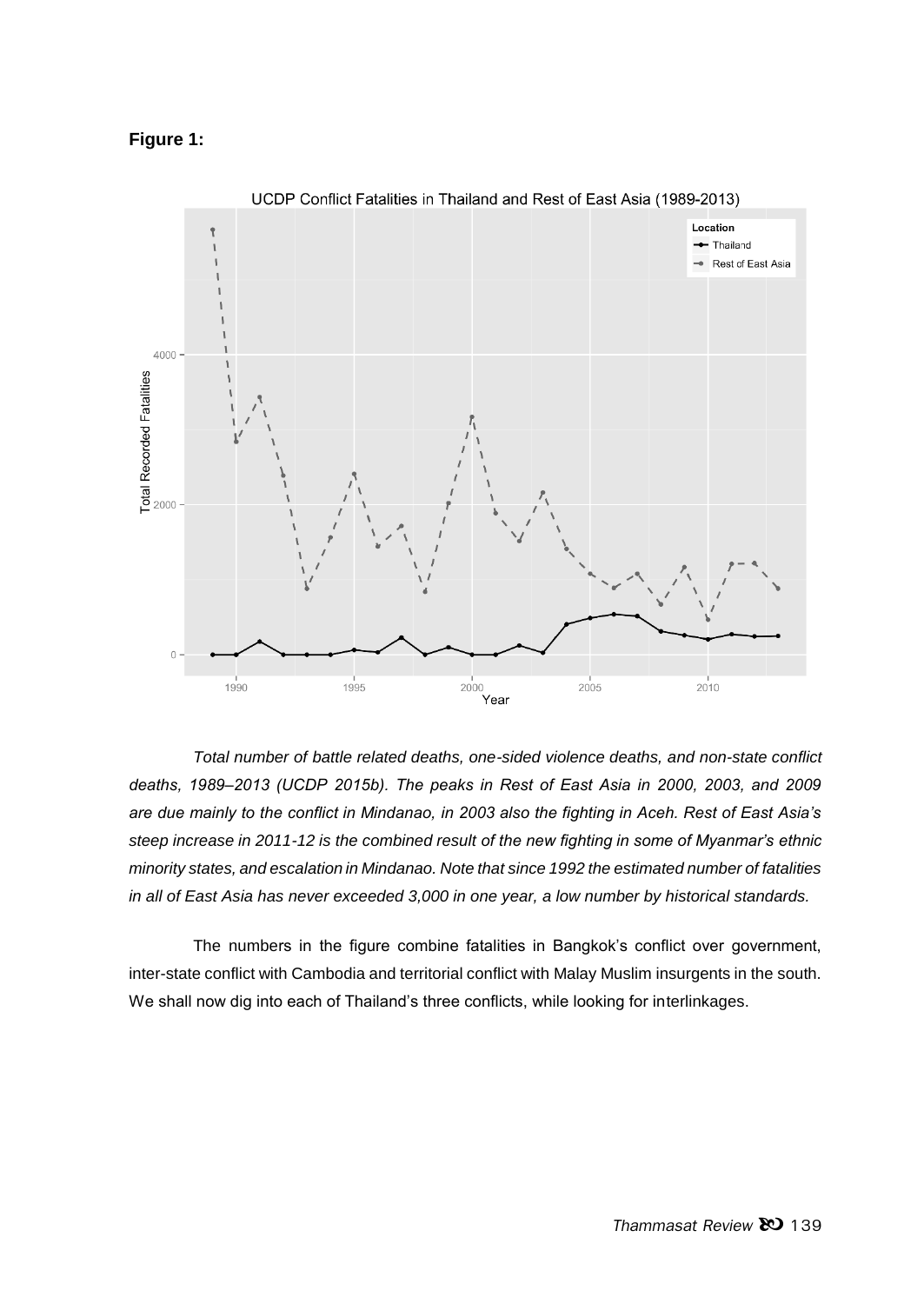#### **The internal conflict over government**

The post-1997 economy had its winners and losers. Tensions were exacerbated between business groups, social classes, and regions. Thaksin was a winner. He successfully transformed himself from businessman to politician when founding the Thai Rak Thai in 1998, exploited resentments among common people *(phrai)* against the Thai elite *(ammat)*, tripled his family fortune while serving as prime minister, and won no less than six elections (two of which were annulled though by the courts). Because of his authoritarian tendencies, disregard for human rights, and increasingly pro-poor policies, he lost support from the established elites who dominated the courts, the palace, the army and the state bureaucracy. For them it was important to prevent him from controlling the army or influencing the coming royal succession. Among the tools used against him were judicial proceedings, military jockeying, and allegations that he was out of favour with the King. Threats of legal action under lèse majesté legislation were used against some of his supporters.

After a couple of years in power, Thaksin launched a "war on poverty" and took big measures to provide peasants with loans (Pasuk and Baker 2009a: 57–61, 115–117). This contributed to the conservative resentment. Thaksin's critics tried to mobilize public opinion against him but could arouse only parts of the middle classes. When Thai Rak Thai won its second electoral victory in 2005 and a third in the annulled elections of 2006 (boycotted by other parties) it did not take long before the army staged its September 2006 coup. By then, the Yellow Shirt movement had begun their street-based campaign against him. They were, in the words of Pasuk and Baker (2009a: 270), a "largely middle-class movement with royalist overtones and covert protection from the military." The campaign ended temporarily when the army seized power. However, after a referendum was held in August 2007 to approve a new constitution, which constrained the power of the executive, reduced the role of parliament and inflated the powers of the courts, elections were held once again in December. By then the Constitutional Court had dissolved the Thai Rak Thai Party but its former members formed the People Power Party, which won the elections. Thaksin could not, however, lead the new government. He had been indicted for corruption and was in self-imposed exile. A new government was thus formed under a veteran of Thai politics, who now supported Thaksin. In May 2008, the Yellow Shirts returned to the streets and occupied the Government House. In September the Constitutional Court found the prime minister guilty of a minor offense so he could be forced from power. He was temporarily replaced by Thaksin's brother-in-law, but now the Yellow Shirts occupied and closed down Bangkok's domestic and international airports. Although the People Power Party was in power, it was unable to prevent this from happening, despite the negative impact this had on the national economy. It became clear that the government could not control the army.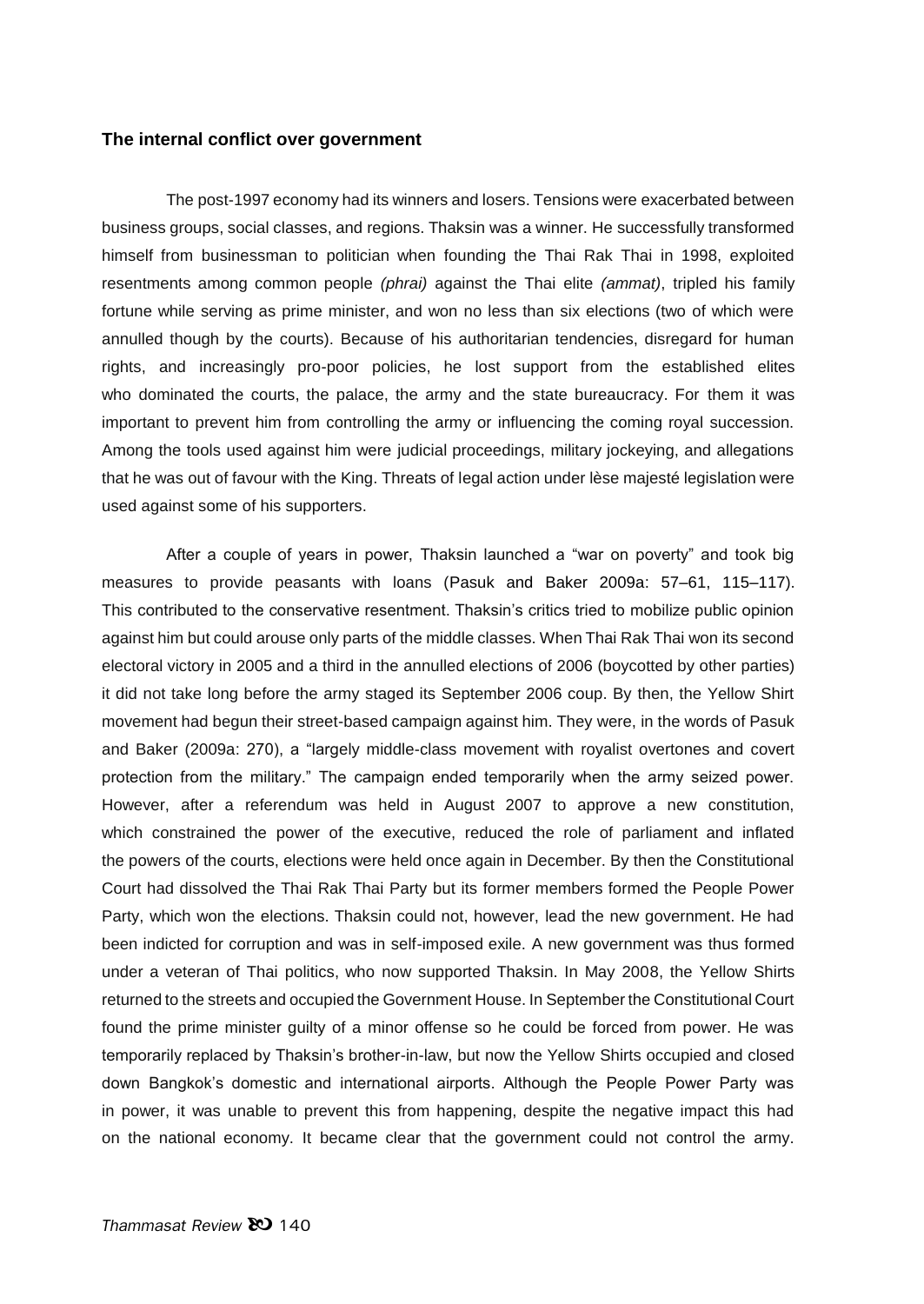Many army officers sympathized with the protesters, so the government had to rely on police forces in a futile attempt to declare an emergency and restore law and order. According to Askew (2010b: 39) "the hapless police were devoid of military support." There were also fears of confrontations between army and police. On 2 December 2008 the Constitutional Court banned the People Power Party and stripped a number of its parliamentarians of their political rights for five years. This also ended the airport occupation. To outsiders, it clearly looked as if the Yellow Shirts had won but the court case had been opened long before the airport occupation began, and there are clear indications that the People Power Party had anticipated the ban and had long been preparing to form a new party $(2)$ .

Thaksinites now set up a third party, the Pheu Thai. However, because one prominent pro-Thaksin politician defected and brought with him his whole faction, a new parliamentary majority could be formed. This allowed the leader of the Democrat Party, the Oxford-educated economist Abhisit Vejjajiva, to form a new coalition government. Although it was established in a quasi-constitutional way it was not perceived to be legitimate as it had not been formed on the basis of an electoral victory. Nor did Abhisit satisfy the Yellow Shirts, whose movement began to fall apart. Some drew the conclusion that the country could not be stable if the parliament was dominated by elected representatives: Instead the King or the courts should appoint its members. The army should serve directly under the Crown, with a constitutional right to intervene in politics when necessary (Pasuk and Baker 2009a: 332–335).

Abhisit's government would soon face a similar campaign in the streets, only this time from the opposite side. The Red Shirts and the United Front for Democracy against Dictatorship (UDD) had established themselves after the 2006 coup with the aim to reintroduce democracy under the "people's constitution" of 1997. The activists wanted Thaksin back, and also took up radical demands for pro-poor policies. Some of the main organizers had been student activists and querrilla fighters in the 1970s–80s. The goals of the Red Shirts were political, rather than economical, but economic differences were underlying the political struggles. Many of the Red Shirt activists resided in Bangkok and were not among the poorest of the poor but rather belonged to a lower middle-class, or to a middle-class peasantry (Walker 2012a). However, they certainly saw themselves as politically representing the interests of the poor in the countryside of Thailand. Survey results also demonstrate that Red Shirt activists in general did have a significantly lower income than Yellow Shirt activists (Bjarnegård and Melander 2014).

Now Yellow Shirts stood against Red Shirts, capital against countryside, patriots against social reformers, business groups against business groups, royalists against globalizers. King Rama IX had for a long time advocated a "sufficiency economy" based on a vision of local self-reliance. Although this is purely utopian in a modernised and globalised Thailand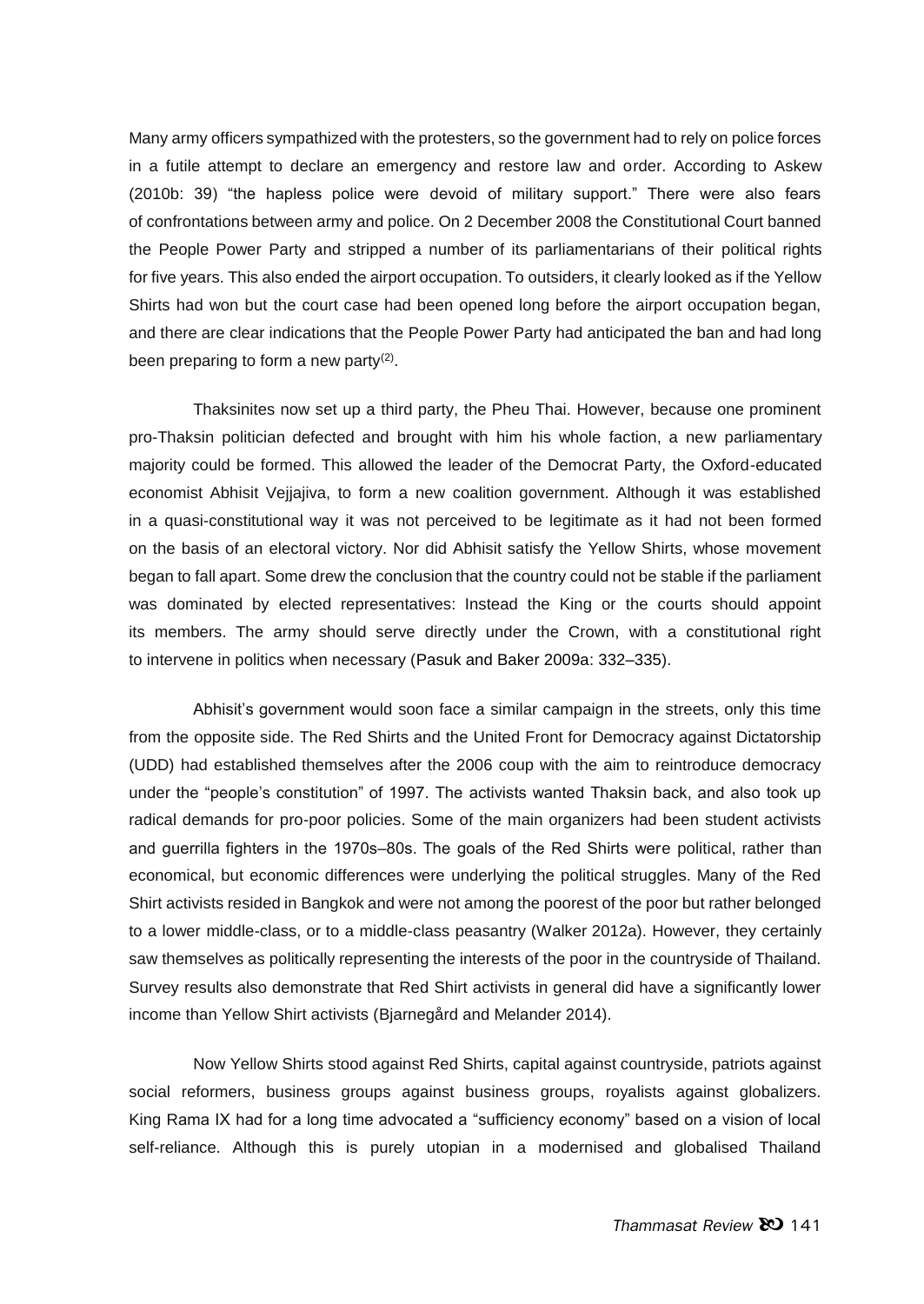and would not have been taken seriously if coming from someone else, respect was paid to the King's ideas (Ivarsson and Isager 2010: 223–265). The Thai business class was divided in its loyalties. Many supported the conservative reaction but Thaksin was also backed by some rich businessmen and women. McCargo (2010: 8) finds that the conflict was essentially "between different elements of the Thai elite, who have mobilized rival patronage-based networks of supporters." However, what made the conflict so intensely protracted was the conflation of contradictions at different levels: class struggle, regional enmity and inter-elite rivalry, which provided wider content and radicalised agendas to the networks of supporters.

In March–May 2010 the Red Shirts organized massive demonstrations in Bangkok, bringing in activists from the north and northeast. They demanded new elections. Violent incidents occurred between demonstrators and army units, and there were attacks against the army from armed "Black Shirts," who formed a shady protective force for the activists. The first serious incident occurred on 10 April, when an army commander was shot and killed by a rocket-propelled grenade. In apparent retaliation his troops shot a number of Red Shirts and bystanders. The incident was followed by heavy army deployment and frantic attempts to prevent further clashes. Contact was established between the two sides and it looked as though they might settle for a compromise. An agreement was ready to be signed, with the Red Shirts ending their demonstrations and the government pledging to dissolve parliament and hold elections. However, a majority of the Red Shirt leaders changed their mind and rejected the compromise, leading some to think they had got a long-distance call from Thaksin. International Crisis Group (2010: 8–9) blames the failure of negotiations on "internal disagreements" among the Red Shirts as well as on Abhisit's impatience. The army moved in decisively on 19 May, put an end to the demonstrations and had the main Red Shirt leaders arrested. In the aftermath of the repression, the Central World commercial complex was put on fire. It remains unclear if the perpetrators were Red Shirts, provocateurs, or just well-equipped looters (Askew 2010b; 2010c; Stent 2012: 25).

The top Red Shirt leaders were kept in prison until 22 February 2011. Soon afterwards the Red Shirts shifted to electoral campaign mood. National elections were held on 3 July 2011, and Thaksin's sister Yingluck Shinawatra campaigned for the new Pheu Thai party. She was nominated as a candidate in May, won the elections in August, and then became prime minister. In her first year in office, she did not find it expedient to bring her brother home. He had to play his leading role through twitter, skype, e-mail and meetings abroad. In 2013, however, Yingluck's government proposed a general amnesty that would allow Thaksin to return while also giving Abhisit immunity for his May 2010 order to crush the Red Shirts. The amnesty proposal, a constitutional amendment proposal, and the government's lacklustre economic performance now triggered a new round of campaigning in the streets, this time led by former deputy prime minister Suthep Thaugsuban, who formed the People's Democratic Reform Committee (PDRC).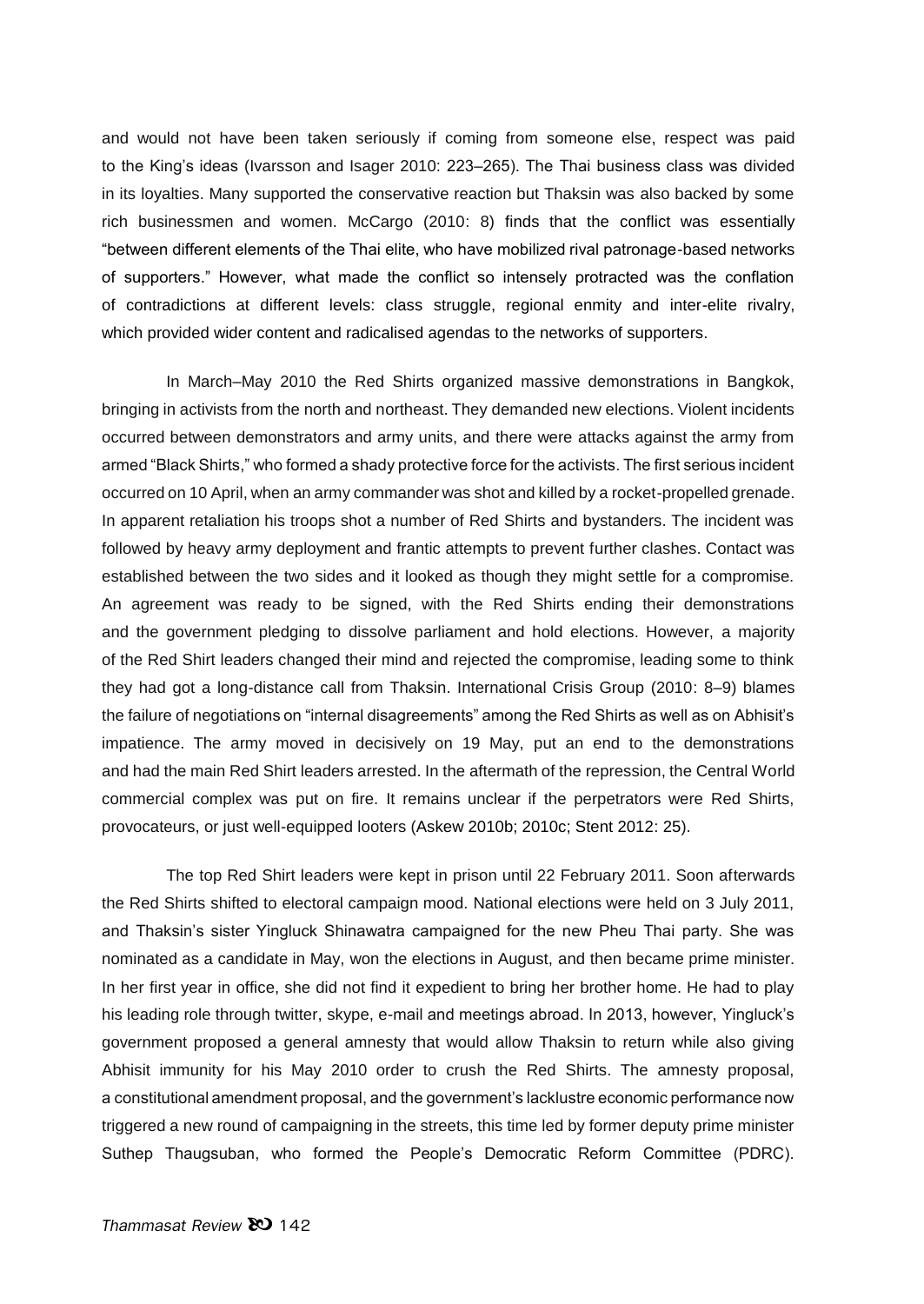The campaign aimed at replacing Yingluck's government with a People's Council, which would carry out far-reaching reforms of Thailand's political system. Yingluck's government survived for several months, although several government buildings were occupied by the demonstrators. The government could not carry out its normal tasks, and could not restore law and order since it did not control the army. The police cautiously stood back, probably on the government's order and for fear of provoking the army. Although there were some pro-Thaksinite military officers and a few anti-Thaksin policemen, the general tendency was for the police to support Thaksin while the army commanders stood against him. On 7 May 2014, the Constitutional Court ordered Yingluck to step down, after she was found guilty of dereliction of power when transferring a national security chief to the indirect benefit of a relative. The minister of commerce formed a caretaker government that never was allowed to govern. Attempts were made to persuade the Senate to appoint an entirely new government. When this failed commander-in-chief of the army Prayuth Chan-o-cha summoned all the main political leaders to a two-day meeting, at the end of which he seized power in a well-planned coup. The 22 May 2014 coup provoked little open resistance. Thaksin and his supporters seemed to opt for a waiting game. Prayuth's new military government made clear that it would not hold elections any time soon. By late 2015 it was widely expected that the army would remain in power at least until after the royal succession. Meanwhile civil society and the national economy suffer.

We have seen how a nation that was used to economic growth and frequent shifts between democracy and military rule became deeply polarised between a "network monarchy" and a "political economy network" carefully built and maintained by Thaksin. Their rivalry prevented the government from carrying out its normal tasks. To some observers' surprise, though, neither the two military coups nor the three militant campaigns in Bangkok led to civil war. Six soldiers and 85–86 activists or bystanders are estimated to have been killed during April–May 2010.<sup>(3)</sup> The Yellow Shirt demonstrations during 2005–08 and the PDRC campaign in 2013–14 had few casualties, although the PDRC was organized in a military fashion and probably backed up with arms.<sup>(4)</sup> The most likely reason why the anti-Thaksin campaigns did not escalate to a higher level of violence is that pro-Thaksin governments could not rely on the army. The police was supportive but cautious because it feared the army. It stood aside while the Yellow Shirts and PDRC took control of whole sections of the capital. The same inclination to avoid civil war held sway for a long time when the Red Shirts held camp in Bangkok during March–May 2010. Even Abhisit's government could not count fully on the army's loyalty but had to put pressure on a reluctant army commander to move in decisively against the Red Shirts.<sup>(5)</sup>

What we see is a drawn-out power struggle, where organised groups could use illegal means without being arrested, and without much risk of civil war, although they undermined state authority and harmed the national economy. This worked best for the Yellow Shirts and PDRC,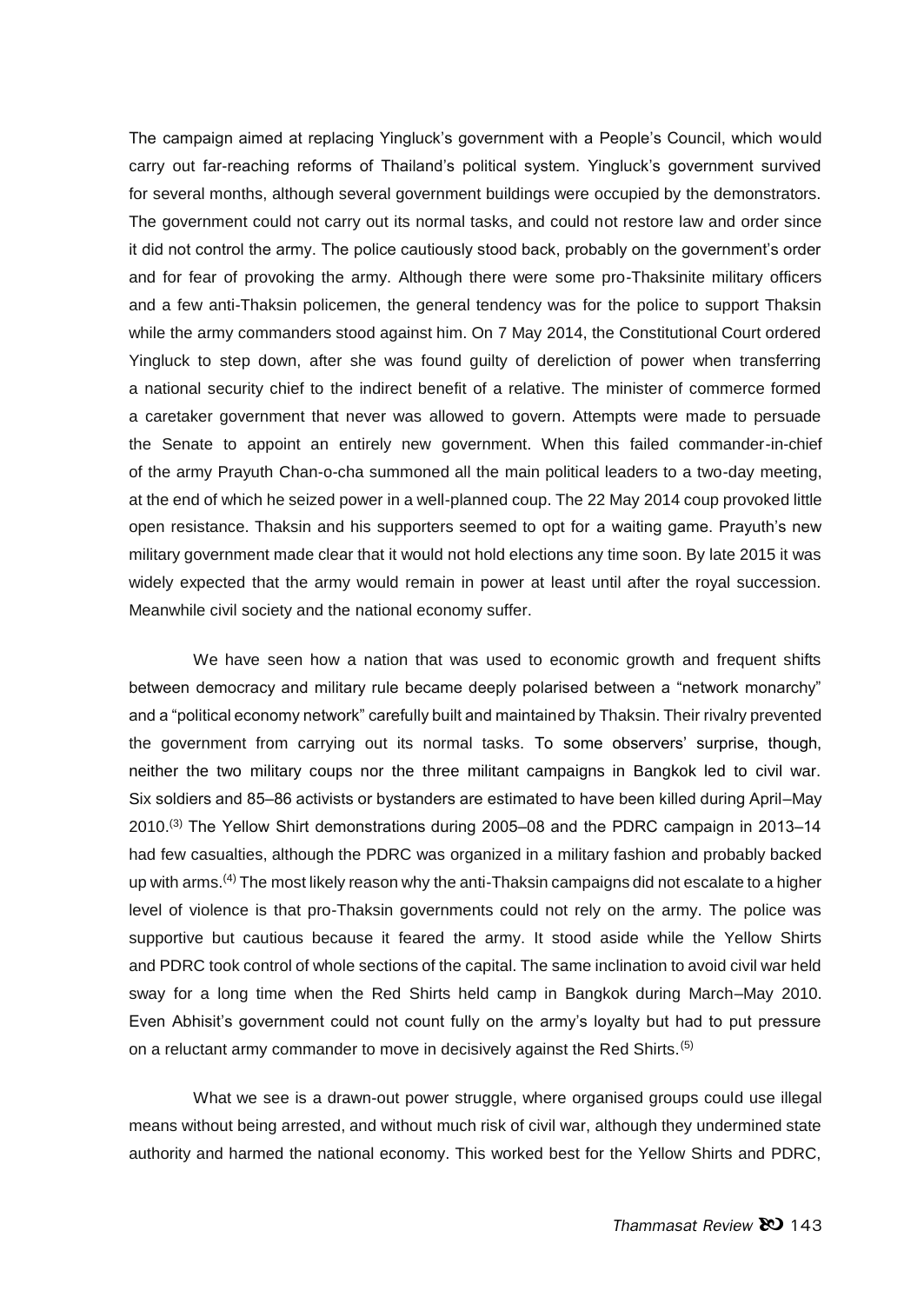who drew support from the highest places. The Red Shirts ran greater risks and failed to seize their chance for a compromise. The main asset of the Red Shirts was popular support while the strength of their opponents was support from the army.

The next question is how the power struggle in Bangkok affected Thailand's conflict with Cambodia.

#### **The interstate conflict over territory**

A prominent theme in Yellow Shirt campaigns against the pro-Thaksin governments was their alleged failure to defend national sovereignty against Cambodia. Preah Vihear (Prasat Phra Wihan in Thai), an 11<sup>th</sup> century temple, lies on a cliff near the border. The memory of Angkor, the empire that built it, is at the core of Cambodian identity. For Cambodian prime minister Hun Sen the quest for unhindered access to Preah Vihear was a national rallying point. The International Court of Justice had determined on 15 June 1962 that Preah Vihear belongs to Cambodia. However, the best access to it runs through a 4.6  $km<sup>2</sup>$  area that Thailand has continued to dispute. In 2008, after Cambodian lobbying, UNESCO gave Preah Vihear status as a world heritage site. This could pave the way for bilateral tourist co-operation. A Thai-Cambodian communiqué of 22 May 2008 expressed the intention to jointly develop a management plan (Pavin 2010: 89, 98–99; ICG 2011: 4). However, UNESCO's decision was picked upon by Yellow Shirt leaders as something to be used against the recently formed pro-Thaksin government. Its foreign minister was accused of unconstitutional behaviour and forced to resign. If the government had been stronger, it would have resisted the pressure. A win-win solution was on the table. After the prime minister was removed from power by the Constitutional Court, the Yellow Shirts continued to use Preah Vihear in assailing his successor, who kept his post for just a little more than three months.

We cannot know for sure what the Yellow Shirt leaders hoped to achieve with their campaign. They may have expected to arouse a wave of patriotism among ordinary Thais. If so, their hopes were frustrated. However, they may also have wanted to play into the army's hands and encourage it to seize power. If this was their aim they were successful. Cambodia had followed up UNESCO's decision by starting to build a road to Preah Vihear. Thailand protested. Troops from both sides rushed to the border, and artillery exchanges followed. Yet the situation remained manageable. There were indeed incidents resulting in fatalities but the conflict was never allowed to escalate to an even more dangerous level. The repeated clashes leave an impression of a "managed conflict." Thailand's new foreign minister, although serving only from July to September 2008, arrived at a ceasefire agreement with Cambodia, which held until the next year, when a group of Thai nationalists moved into Cambodian territory, where they were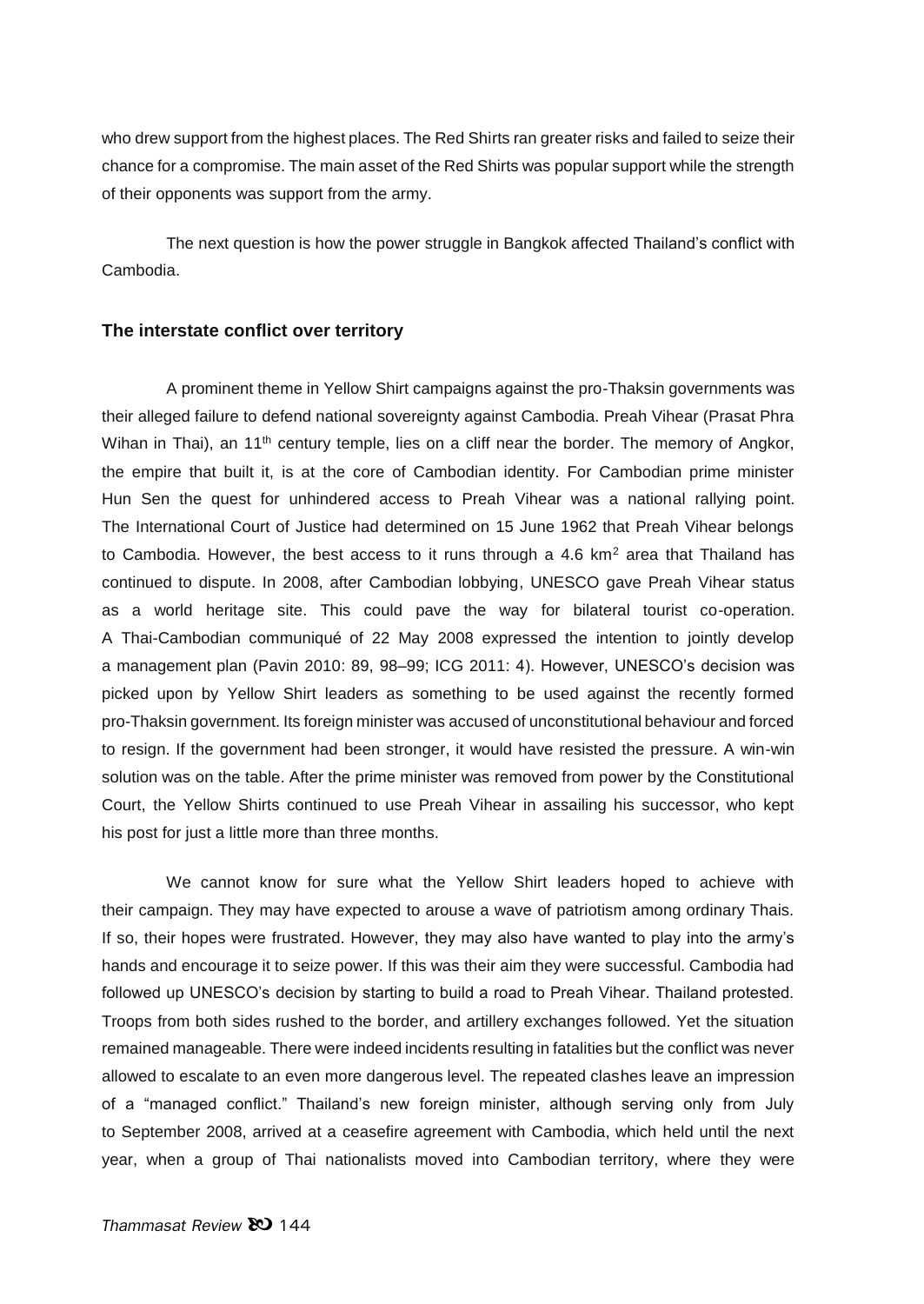arrested.(6) This led to a new conflagration at the border. It did not improve the relations between the countries when Hun Sen appointed the exiled Thaksin as advisor to his government in November 2009. Seeing the reactions this provoked in Thailand, Hun Sen realized his misstep and ended Thaksin's role. There were several incidents in 2009 and 2010, and the worst year was 2011, when a number of clashes occurred from February to May, with at least 28 fatalities  $(UCDP 2015b)$ .<sup>(7)</sup> Thailand, meaning its army, did not accept any intervention from ASEAN, whose inability to prevent armed conflict between its members was widely noted. Even after the International Court of Justice had intervened and ordered the two sides to withdraw from the temple area, and accept Indonesian monitors, the Thai army rejected any outside interference. The border conflict seems to have been used to demonstrate the army's independent power as the final arbiter of national security. The border conflict was thus part and parcel of the struggle over government in Bangkok.

ASEAN's proud record of avoiding armed conflict between its members became a victim of Thailand's domestic conflict. When Yingluck came to power in August 2011 the relationship between Bangkok and Phnom Penh improved but the Thai army continued to resist the pressures from the International Court of Justice, the UN Security Council and ASEAN to accept Indonesian monitoring, so the heavily armed Cambodian and Thai soldiers continued to stare each other in the eye from their fortified positions at the border.

Among the Thai population, the struggle for Preah Vihear does not seem to have aroused strong patriotic feelings. Thaksin was not discredited even when accepting to advice "the enemy". There was an episode when local Thais chased Yellow Shirt demonstrators away from the border area. The interstate conflict was fuelled by domestic considerations in both countries, but if the governments in Bangkok had been as secure domestically as Hun Sen's in Cambodia, they would no doubt have found a way out. The fragility of the Thai governments and the recklessness of campaigners who willingly sacrificed their country's relations with a neighbour for a chance to make points against their domestic rivals, prevented conflict management (International Crisis Group 2011: 9, 15). This caused deep frustration among experienced Thai diplomats. It did not just harm Thailand but ASEAN as a whole. The main factor to hold off further clashes was the clear outcome of the August 2011 elections. Neither army nor palace nor Yellow Shirts could in the short term unravel a government with a recent success at the polls and a clear majority in parliament. Yingluck was safe through 2012. Only in the following year did the campaign begin that forced her from power in 2014.

Meanwhile, on 11 November 2013, the International Court of Justice delivered its verdict on the case brought before it by Cambodia, as an interpretation of its 1962 judgment. This new verdict, although phrased in an impartial manner, recognized Cambodia's control of the access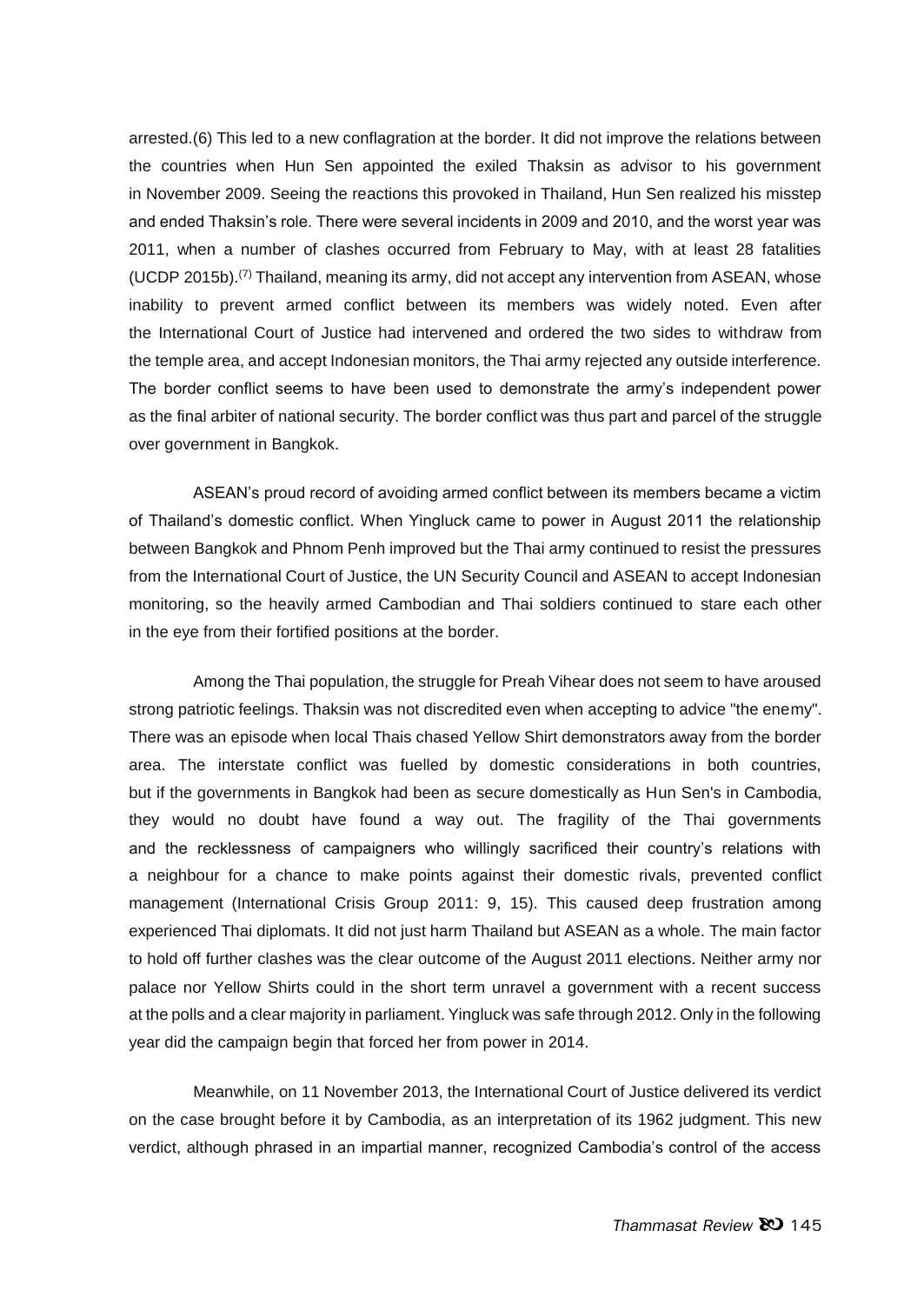area to the temple. Interestingly, and although this happened at the same time as the struggle had begun in Bangkok over Yingluck's amnesty proposal, the verdict did not provoke much reaction. The Thai and Cambodian governments both admonished their populations to stay calm. This was appreciated locally on both sides of the border where people wished to welcome wealthy tourists rather than poor soldiers. In December 2014, however, a new clash occurred when the Thai army interfered against Cambodian road construction in the access area to the temple.<sup>(8)</sup> The Thai army could now make its own priorities.

Finally, we turn to an investigation of how the struggle over government affected the conflict over territory in southern Thailand.

#### **The internal conflict over territory**

When power changes hands on the central level, this does not just affect foreign policy but also the management of relations between centre and periphery within a country. If these relations are not handled with care, old secession struggles may return with a vengeance. This happened in Thailand's Malay-Muslim South during 2001–04. The triggering mechanism was of a different nature than the one leading to the border clashes with Cambodia. While weak government capacity formed a necessary condition for the outbreak of the border clashes in 2008–11, the resurgence of the Malay Muslim rebellion in the years 2001–04 happened at a time when the capacity of the government was quite strong. In fact, the conflict contributed to weakening Thaksin's authority. Thaksin was safe in the saddle in the first 3–4 years in office but was hurt by the way he handled the southern emergency.

This is not to say that the conflict was created by Thaksin. As Askew (2010a: 236) claims, the southern turbulence and the national crisis were not "causally connected" in the sense that the former followed from the latter – but they "interacted dynamically." Dynamic interaction, though, involves causal mechanisms working in both directions. There has been strong Malay Muslim resentment against Thai Buddhist domination for a long time. Thailand's three southernmost provinces Narathivat, Yala and Pattani were officially included in Siam only in 1909, through a treaty with Great Britain. Although the deep south can be reached from Bangkok in a few hours, it is not well known in the capital and is a world apart from the nearby tourist areas. Most of Thailand's Malay Muslims are in frequent contact with their brethren in Malaysia. Many have dual citizenship (McCargo 2008: xiii, 4). Whereas the neighbouring Malaysian states of Kelantan, Perak and Kedah enjoy a high degree of autonomy, Thailand's Malay Muslims have no autonomy. As elsewhere in Thailand (except Bangkok), provincial leaders are appointed, not elected. It is not surprising that this has caused local resentment. School children are being taught in a foreign language. Local cultural and religious customs are seen as threatened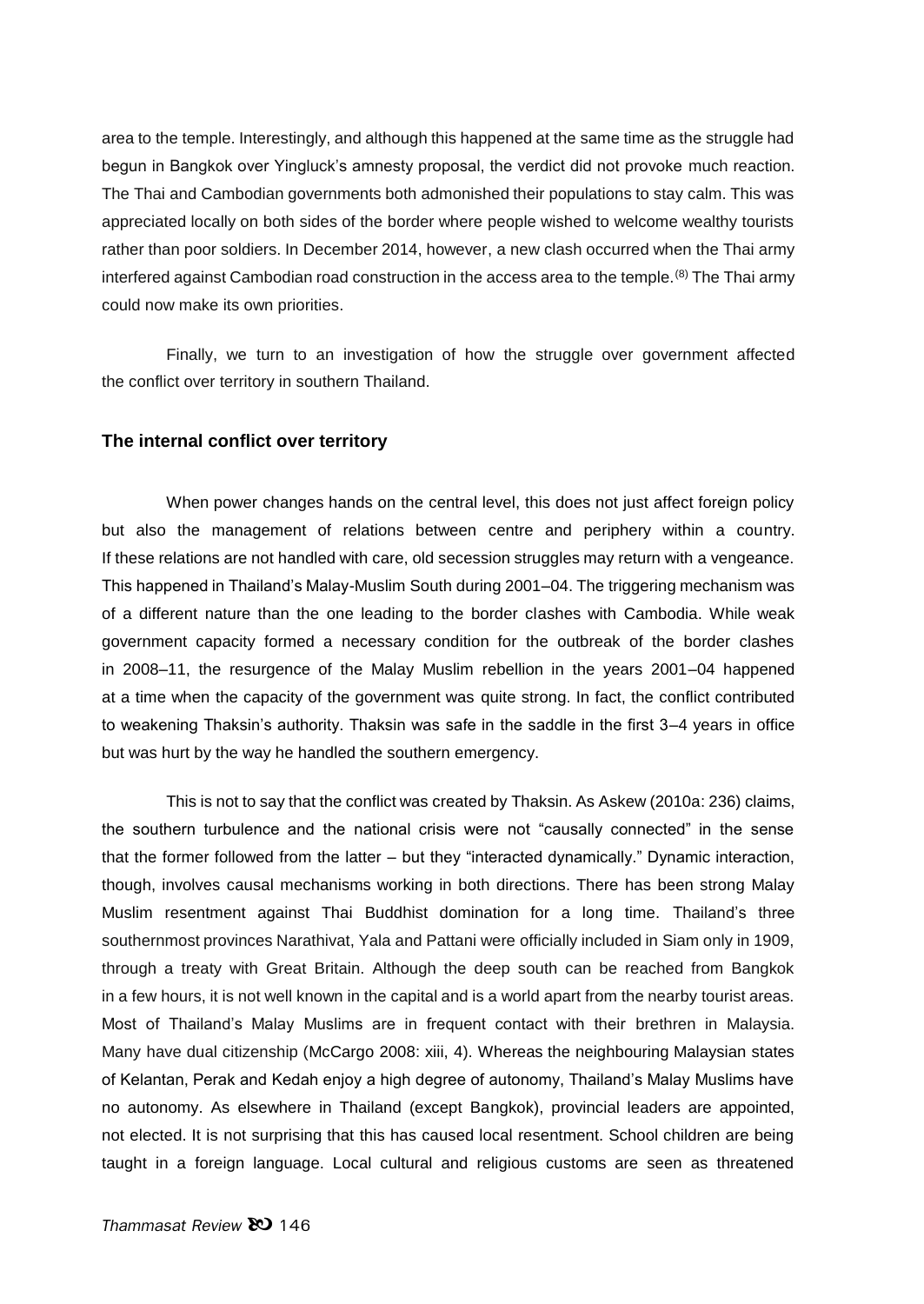by multiple external influences – not just from Thai culture, but from globalisation in general, and also from Middle Eastern trends towards a more pious Islam (Nilsen 2012: 160–70; McCargo 2012: 16–66). A comprehensive survey undertaken shortly before the escalation of violence in 2004, with multiple questions being asked of representative samples of people, revealed that out of the three factors economic backwardness, Islamic religion and Malay language, the latter showed the strongest correlation with distrust in the Thai government (Engvall 2010: 36–42). There is little doubt that the conflict is local and ethno-cultural, not one linking the insurgents to either Muslims abroad or the underclass in other parts of Thailand. Violence is confined to the southernmost provinces. There have been no incidents in Bangkok, although in March 2012 there was a bomb attack in Hat Yai, slightly north of the Malay Muslim area. The contrast between the deep south and upper south is stark. The upper south is richer, predominantly Thai Buddhist, and a stronghold of the Democrat Party.

While the Malay Muslim provinces carry little numerical weight in national elections they have played a part in national party politics. A few Malay Muslim members of parliament have bargained for local interests. This used to be the business of the local organization Wadah, who entered into shifting electoral alliances with Thailand's political parties. It bargained in favour of local interests, but did not promote cultural integration. The Malay Muslims always saw themselves as a people apart. While the Wadah group navigated Thai politics, other groups operated clandestinely and in exile to keep the vision of an independent Patani alive. Ethno-religious grievances must be crucial to any explanation of the long term conflict between the Malay Muslims and the Thai state.

However, while constituting an underlying cause for the conflict, old grievances cannot explain the escalation of violence in the beginning of the 2000s. An escalation must be due to something happening shortly before. It could either be a change in the Malay Muslim society or in the behaviour of the Thai state – or both. Some Malay Muslims, notably in exile, have kept alive the memory of the 16th–18th century Patani Sultanate (Chik and Chik 2012). Militants want to resurrect it as an independent state. In 2001 such militants opened a violent campaign to prevent the integration of Malay Muslims in Thai society. On their anonymous leaflets they presented themselves as "Patani Mujahidin warriors" fighting the "Kafir Siamese state" (McCargo 2008: 102, 123). A new more militant generation took over from older leaders. This generational change may have its origin in events happening around the time of the Asian Crisis. The Wadah had played a key role in channelling money from Bangkok to Islamic schools and other purposes. These flows contributed to forging the electoral alliances allowing the Malay Muslims to be represented in the National Assembly. In 1995, while times were still good, Wadah's leading personality failed to be re-elected and stepped down in favour of a lesser personality, who used his position to enrich himself and boost his personal career instead of taking care of his constituents. This weakened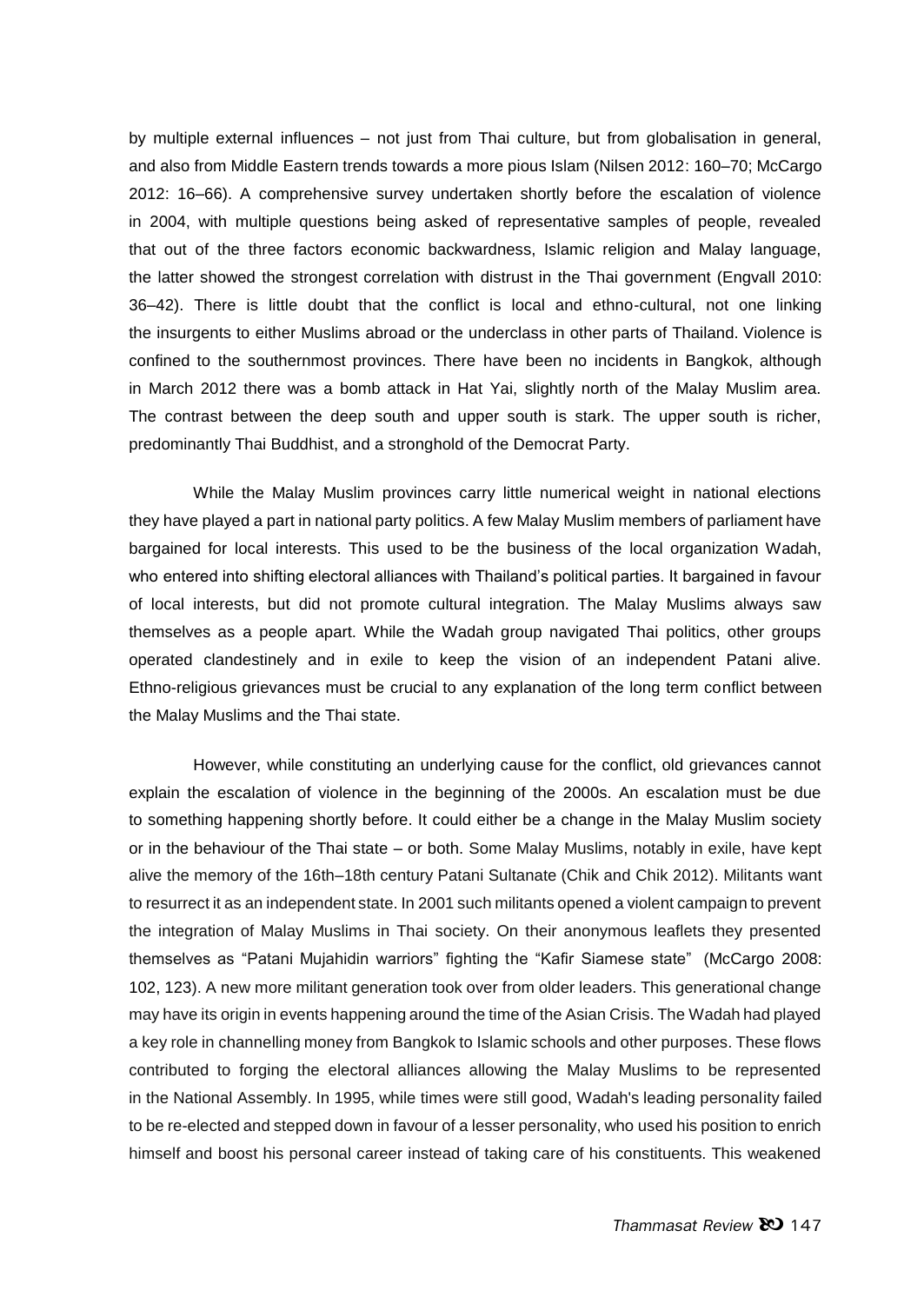the system of co-optation established in the 1980s, and made it difficult for Wadah to weather the storm when its sources of money dried up in the economic crisis. In 2001, leading Wadah members followed their Thai alliance partner in a merger with the Thai Rak Thai. McCargo (2008: 79) finds it "striking" that the upsurge of political violence in the south coincided with the elevation of the new Wadah leader to interior minister in Thaksin's government. The causal mechanism could have been the following: As long as Wadah satisfied its local constituents, moderates were able to prevent young militants from resorting to violence. When funds dried up and the new Malay Muslim leader allowed himself to be captured by Bangkok politics, no one could hold back the youthful militants.

Developments in the Malay Muslim exile community worked in the same direction. In 1998, the Malaysian government sought to improve its relations with Thailand by arresting four leaders of the Patani United Liberation Organization (PULO) in Malaysia (McCargo 2008: xi). PULO had stayed alive since its formation in 1968 along with its rival, the Barisan Revolusi Nasional (BRN). The four PULO leaders were handed over to Thailand, where they were given life sentences, and remained in prison until 2013 (Davis 2011; International Crisis Group 2012).<sup>(9)</sup> Young militants were left to take initiatives on their own. On 24 December 2001, shortly after Thaksin came to power, they launched their first big operation by attacking five police posts. Over the next two years, snipers repeatedly shot policemen. Yet it took until 4 January 2004 before the insurgency hit the Bangkok headlines. After having set fire to twenty local schools, a crowd stormed an army base, and stole firearms. The guards were caught by surprise. This paved the way for the next operation on 28 April, when militants made simultaneous attacks on twelve targets, using simple weapons like daggers. Most of them were shot by guards as soon as they got off their motorbikes. One group of fighters withdrew to the Kru Se mosque. The army surrounded it and shot and killed all 32 inside. This was an event of momentous symbolic importance. The spilling of Muslim blood, and the fact that the bodies were not buried in accordance with Muslim custom transformed the fighters into martyrs and turned the Kru Se mosque, whose construction had never been completed, into a holy place.<sup> $(10)$ </sup> Six months later, at Tak Bai, the insurgents changed tactics and mobilized a huge unarmed crowd in front of a police station. Army forces came to rescue the beleaguered police. Some demonstrators were shot while others were packed into military vehicles in order to be taken into detention. 78 apparently suffocated inside the packed vehicles (McCargo 2008: 134–46).

No similarly spectacular incidents have happened since 2004. It has, however, almost become routine that bombs are placed by the wayside where army units shall pass, and that shots are fired against soldiers on leave. Moderate Malay Muslims have been branded as collaborators *(munafik)* and sometimes killed. School teachers have been assassinated. Such killings are meant to frighten Thai teachers away, and get Malay Muslim teachers to refrain from conveying the values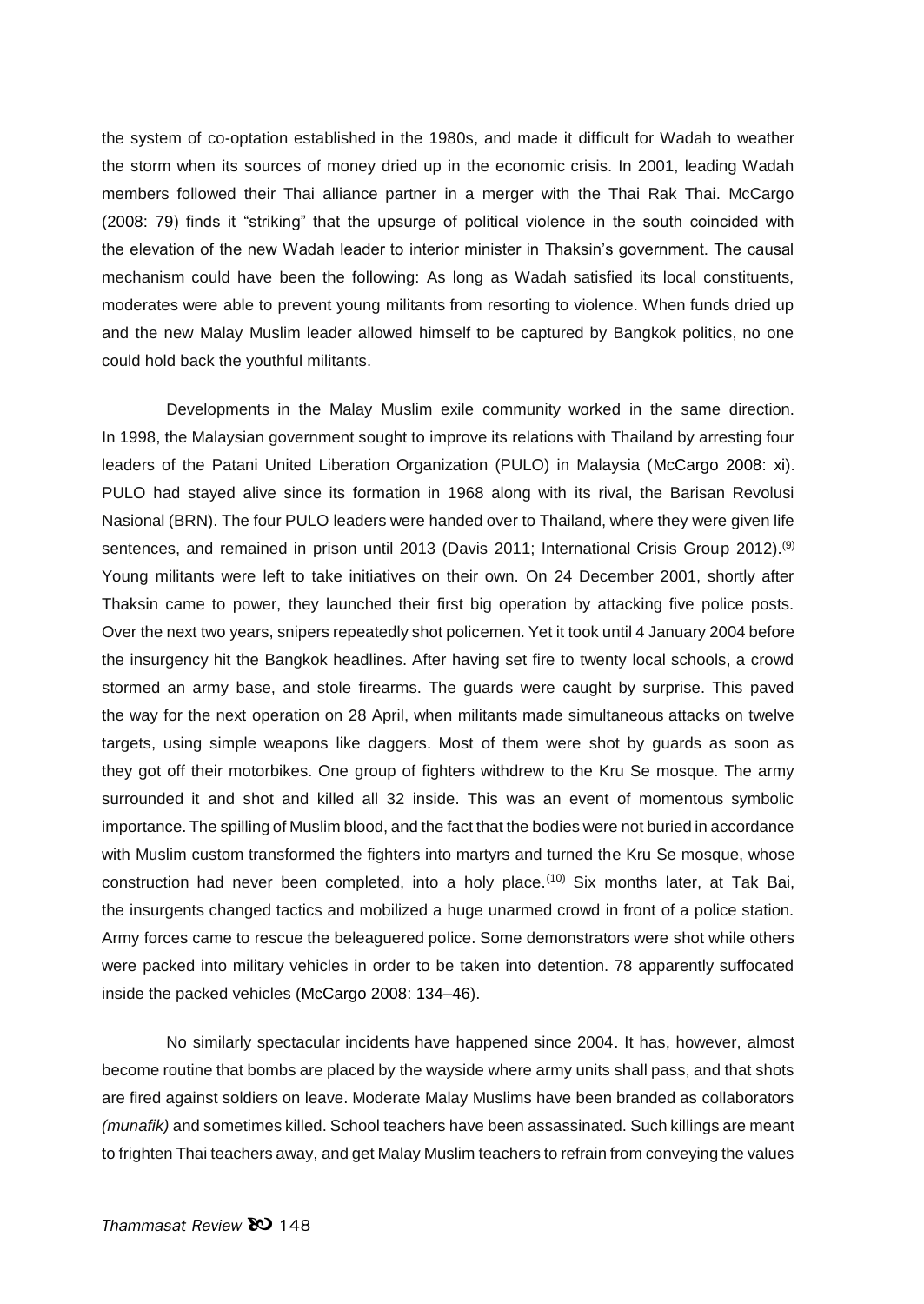of the Thai state. Much of the struggle has been internal to the main ethnic group: Malay Muslims kill Malay Muslims (McCargo 2008: 116). Many Malays have positions in the local government. Only a minority seem to sympathize with the violence (interviews in Pattani 2010–14) but the militant leaders enjoy sufficient support, maybe also from people in high places, to conceal their identity and avoid being killed or captured. No central leaders have emerged.

Hardly a week has passed since 2004 without someone being killed. According to Deep South Watch (DSW) the total number of conflict fatalities 2004–14 amount to 6,297, while the more conservative UCDP estimate is  $3.573$ .<sup> $(11)$ </sup> Trends look approximately the same in the two datasets. There was a rapid escalation 2004–6, then a decline followed by stabilisation on a somewhat lower level. A new escalation occurred in 2011, which continued in 2012, with larger (but fewer) attacks. On 31 March 2012 there was a co-ordinated bomb attack in Yala and Pattani in which eleven people were killed and around one hundred injured. On 31 August 2012 explosive devices were placed and Malaysian flags displayed in more than a hundred locations in a highly co-ordinated fashion. The same pattern continued in 2013, although there was a lull in the fighting during Ramadan, resulting from a short lived, partial ceasefire agreed between the Thai government and the exile leaders of the Barisan Revolusi National (BRN).

|      | Battle related deaths in Killed in one-sided Total number of killed |     |        | Total<br>number<br>of |
|------|---------------------------------------------------------------------|-----|--------|-----------------------|
|      | armed conflict (UCDP) violence (UCDP)                               |     | (UCDP) | deaths (Deep South    |
|      |                                                                     |     |        | Watch)                |
| 2003 | 27                                                                  | 0   | 27     | 0                     |
| 2004 | 164                                                                 | 146 | 310    | 881                   |
| 2005 | 205                                                                 | 287 | 492    | 601                   |
| 2006 | 214                                                                 | 326 | 540    | 715                   |
| 2007 | 197                                                                 | 320 | 517    | 836                   |
| 2008 | 129                                                                 | 179 | 308    | 470                   |
| 2009 | 134                                                                 | 120 | 254    | 570                   |
| 2010 | 68                                                                  | 135 | 203    | 452                   |

Table 1: Conflict fatalities in Thailand's Deep South, 2003–14, according to UCDP best estimates, and Deep South Watch (DSW)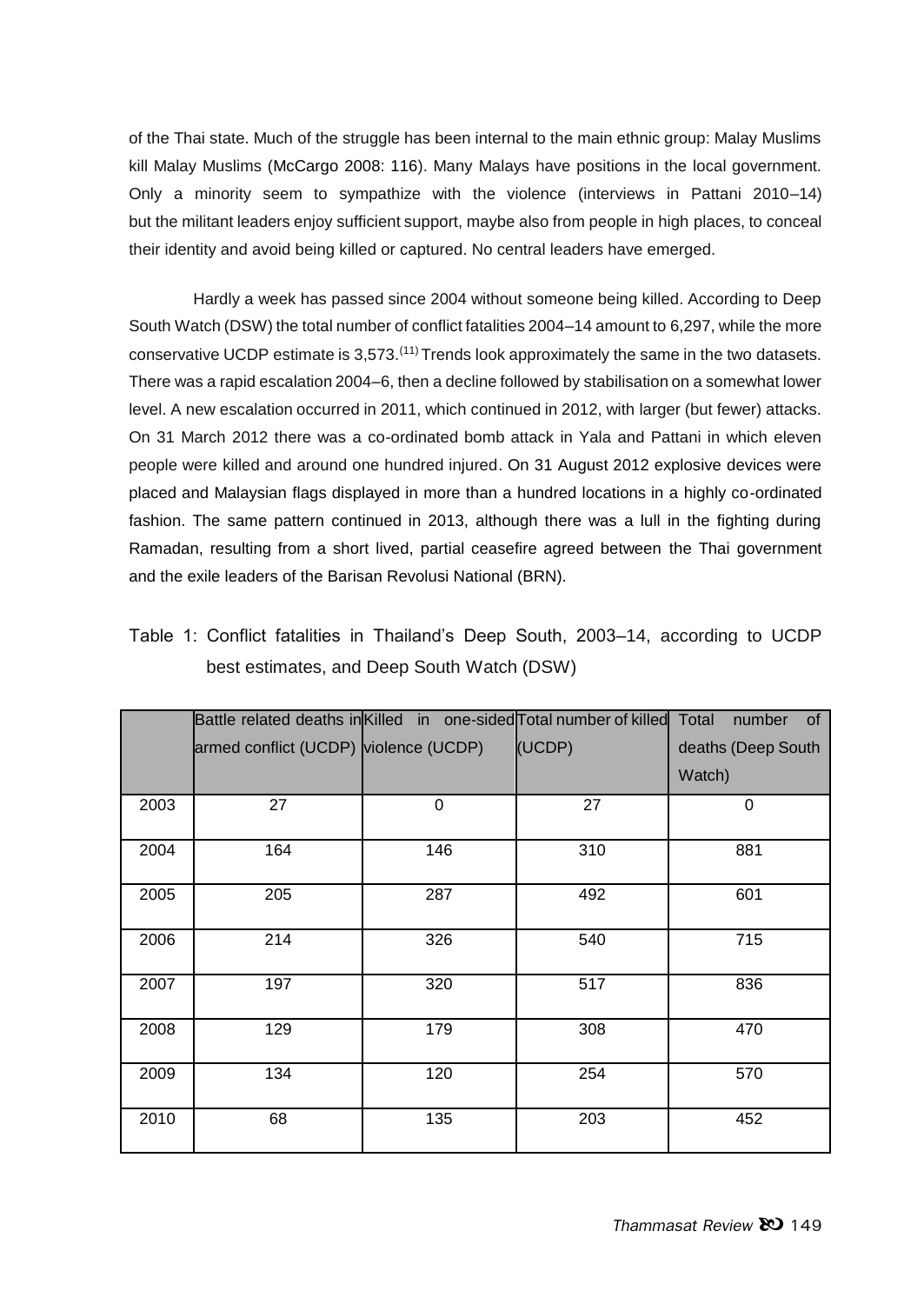|       | Battle related deaths in Killed in one-sided Total number of killed |       |        | Total<br>number<br>0f |
|-------|---------------------------------------------------------------------|-------|--------|-----------------------|
|       | armed conflict (UCDP) violence (UCDP)                               |       | (UCDP) | deaths (Deep South    |
|       |                                                                     |       |        | Watch)                |
| 2011  | 142                                                                 | 116   | 258    | 491                   |
| 2012  | 132                                                                 | 111   | 243    | 484                   |
| 2013  | 193                                                                 | 160   | 353    | 456                   |
| 2014  | 68                                                                  | ?     | 68     | 341                   |
| Total | 1,673                                                               | 1,900 | 3,573  | 6,297                 |

The UCDP reports 'low', 'best' and 'high' estimates, which differ only marginally (UCDP 2015b). The DSW figures are from communications to the authors from Srisompob Jitpiromsri (Deep South Watch) on 3 May 2012 and 2 September 2014.

Emergency legislation has allowed the security forces in the south to use violence with impunity, including torture and extrajudicial killings. Lack of good intelligence has sometimes made repression blind. This was notably the case in the first years when pro-Thaksin police killed off army informers in its "war on drugs" and had to set up new intelligence networks (McCargo 2008: 116). In 2002, Thaksin dissolved the Southern Border Provinces Administrative Centre (SBPAC), which had co-ordinated the government's co-optation policy in the 1980s–90s, and replaced experienced army commanders with less experienced police officers, and instructed both army and police to not wear silk gloves.<sup> $(12)$ </sup> He refused to accept that there was a rebellion. The perpetrators of violence were pure criminals, he claimed. This formed the background for the Kru Se and Tak Bai massacres. Thaksin's failure in the south weakened his standing in Bangkok and made the military look bad. It helped produce the polarization that led to Thaksin's downfall in 2006. The weakness and ineptitude of the governments that followed made it difficult for them to mobilize the knowledge and resources to deal with the southern situation.

Thaksin began to realise his mistakes while he was still in power. He agreed to somewhat change his approach and listen to more cautious voices, such as that of deputy prime minister Chaturon Chaisang. He would claim later that Thaksin's government "did not understand the problem" (Chaturon 2010).<sup>(13)</sup> After the tragic events in 2004, Thaksin sent Chaturon to study the situation in the South. He recommended the set-up of a National Reconciliation Commission. Thaksin did so only after General Prem, president of the King's Privy Council since 1998, urged him publicly to do it. The commission was led by former prime minister Anand Panyarachun, who had a high standing in palace circles. Its 2005 report recommended a number of different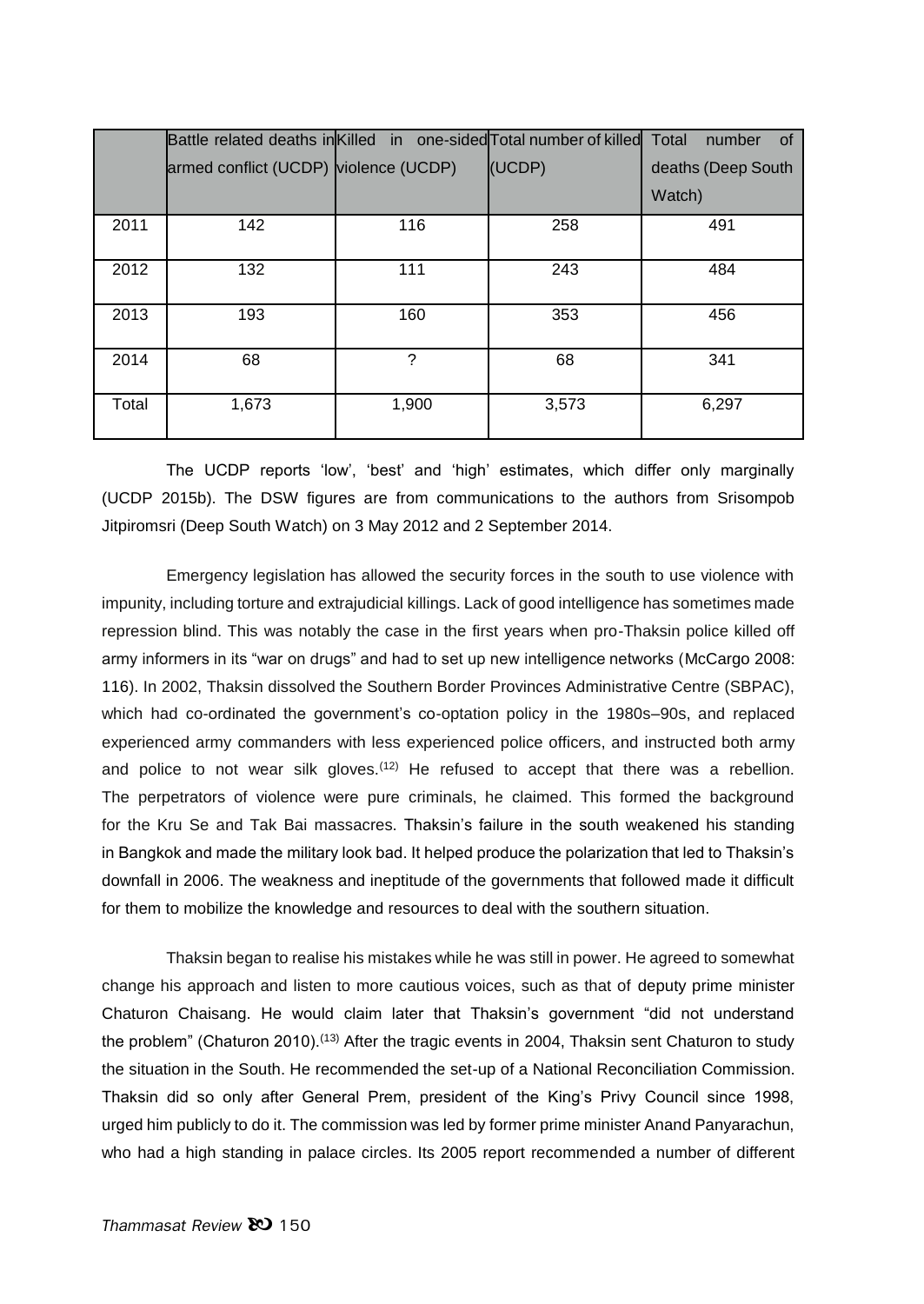measures, ranging from improved dialogue to legal and institutional changes (NRC 2006). According to Chaturon, Thaksin listened to the Commission's recommendations after they were made public in June 2006, but did not get around to formulating a new southern policy before he was overthrown in September. By contrast, McCargo claims that Thaksin "largely ignored" the Commission's report (McCargo 2008: xxiv; 2012: 75, 78). When the army drove Thaksin from power in 2006 it further moderated the central government's approach to the South, while increasing the attributions of the army. Much was said about peace, justice and development, and many conferences were held. Attempts were also made to enter into talks with Malay Muslim leaders. Since the rebels have no known leaders inside Thailand, the options were to talk with exile leaders or religious leaders in the south under the assumption that they were in contact with the rebels. An attempt was made in 2006 by former Malaysian Prime Minister Mahathir to establish a dialogue with some of the exile leaders, but no one seemed to speak fully on behalf of the militants. In 2007 and 2009 there were talks in various places, facilitated by an international NGO. An unsuccessful attempt was made in June–July 2010 to establish a local ceasefire (Davis 2011). These attempts reflected a realisation within parts of the Thai government that the iron glove had not worked. New counter-insurgency strategies were tried out, with emphasis on hearts and minds. The central government was, however, consumed by its own troubles. It took many years before it could even mention the possibility of local autonomy, since all Thai constitutions have specified that the Kingdom is indivisible: "Thailand is a unified and indivisible Kingdom" (1991); "Thailand is one and indivisible Kingdom" (1997); "Thailand is a Kingdom, one and indivisible" (2006), "Thailand is one and indivisible Kingdom" (2007). To advocate autonomy was for a long time considered treasonous (McCargo 2009: 59).

Once Thaksin had been ousted from power, his supporters and the Malay Muslim rebels became de facto allies in the struggle against Abhisit's government. Hence there was speculation in 2010–11 that a new pro-Thaksin government might stand a better chance to stabilize the situation in the South. However, no big changes followed when Yingluck formed her government in 2011. In the three southernmost provinces, the results of the July 2011 elections were unhelpful. The Malay Muslims spread their votes on several losing parties. Hence all the seats were won by the Democrat Party, whose main constituency is in the upper south.<sup> $(14)$ </sup> Yet Yingluck's government continued to search for a more effective approach. The word "autonomy" was no longer anathema. The SBPAC was reinstated with a mission to seek out someone among the insurgents that could be talked to. The  $4<sup>th</sup>$  Army reached out to the insurgents through their families and managed to persuade 93 insurgents to give themselves up in September 2012.(15) Talks were also held with exile leaders in Malaysia, and Thaksin used his connections in Malaysia to help arrange talks. In February 2013, Yingluck's government initiated the first formal peace dialogue with alleged representatives of the Barisan Revolusi Nasional Melayu Patani (BRN). There were reports that some insurgent leaders wanted to form a legal, political wing,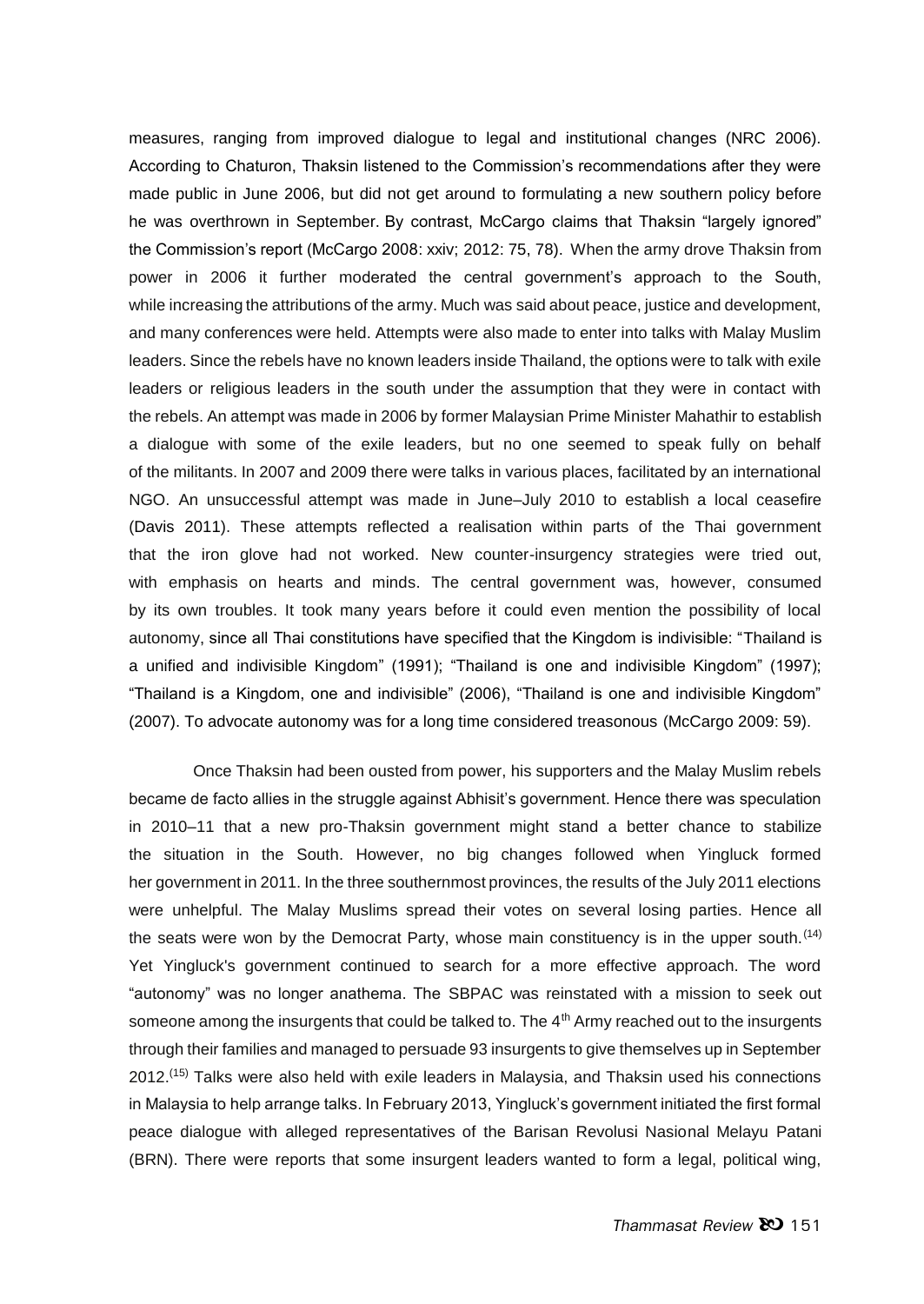and also impose more clear rules of engagement that could reduce civilian casualties (Srisompob and Engvall 2013; Pathan 2013a; 2013b).The two sides met three times in Kuala Lumpur with facilitation from the Malaysian government. These contacts were interrupted by the May 2014 military coup but representatives of the new military government re-opened the talks in December 2014.<sup>(16)</sup>

There are at least two reasons why the talks are now unlikely to yield much result beyond providing a platform for Malay Muslim exiles to present their demands. One reason is the difficulty of knowing how representative the dialogue partners are, and whether or not they have sufficient authority to order a genuine ceasefire. The other one, related to the argument of the low state capacity of Thailand, is that the Malay Muslims are unlikely to enter into any kind of agreement as long as they cannot be sure that they are talking to someone who represents both the army and a stable, legitimate government. To talk just to a pro-Thaksin government without loyal army participation, as was the case in 2013, is not reassuring since the army might repudiate any agreement made at any time. To talk just to the army, as was the case in 2014–15, means that any future elected government could withdraw any promises made. It is no surprise that the Malay Muslim representatives in the 2013 talks insisted that any agreement must be formally endorsed by the Thai parliament. There is little reason to expect any genuine process of peace until Thailand has a legitimate, civilian government, with control of its military. Although Thailand's current military government has managed to discourage resistance in other parts of the country, it has not been able to do so in the south. The struggle continues.

## **Conclusions**

Causal mechanisms have been identified in this article leading from socio-economic and political change in the wake of the 1997 Asian Crisis to three inter-related violent conflicts. The Asian Crisis unravelled a system of political co-optation for Malay Muslim leaders in Thailand's deep south, thus creating a leadership void. This paved the way for the emergence of younger and more extreme militants, who acquired arms and by 2001 initiated their first violent attacks. Then, from 2004–05, a polarized power struggle developed in Bangkok that led to violent incidents in the streets of the capital and fighting at the border to Cambodia. If it had not been for the polarization between a "network monarchy" and a"political economy network" and the weakness of several successive governments who were not in control of the armed forces, it is likely that the border dispute would not have turned violent.

The escalation of the southern insurgency in 2003–04 and the border conflict with Cambodia 2008–14 must thus both be understood against the background of political changes in national politics after the Asian Crisis. At first the political reforms following the crisis seemed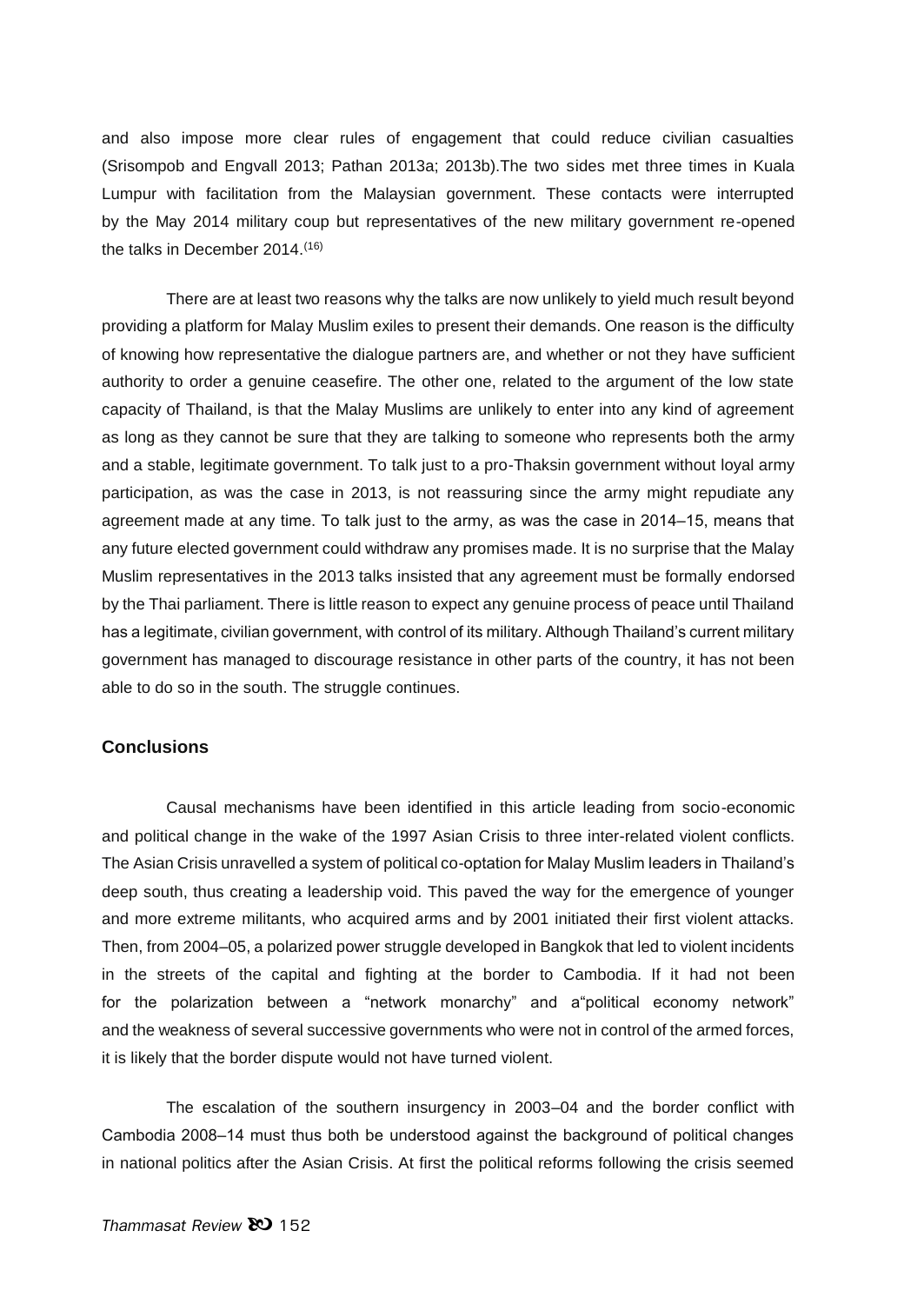to generate a more stable democratic system, with the government of Chuan Leekpai (1998–2001) reducing the army's political prerogatives and ensuring better civilian control (Chambers 2013: 242‒244). However, the new constitution, and changes in the electoral system favouring big parties, also enabled the Thai Rak Thai party to win a resounding victory in 2001 and thus Thaksin's subsequent attempts to monopolize political power. He reversed his predecessor's policy by wooing the military, increasing its budgets and boosting its advisory role, while placing his own people in influential army commands. This had the two tragic consequences of weakening civilian control and provoking a negative reaction from traditional elites both within and outside of the armed forces (Croissant and Kuehn 2009: 197; 204; Croissant et al 2013: 160–166; Chambers 2013: 247–256). As someone with little experience from the south Thaksin – apparently acting at that time with the full backing of the army and most of his advisors  $-$  responded to the outbreak of the Malay Muslim insurgency with a heavy-handed approach that discredited the army and played into the hands of the insurgents. Through "dynamic interaction" (Askew 2010a: 236) this provoked a feed-back mechanism that weakened Thaksin's authority, thus paving some of the way for the September 2006 military coup (McCargo 2012: 69). The struggle that followed produced a series of weak governments whose legitimacy was questioned by one or the other side, and who were equipped with a malfunctioning state apparatus. While concentrating on their fight against each other both factions of the Thai political elite proved unable or uninterested in earnestly addressing the southern conflict.

What made Thailand deviate from the peace trend elsewhere in the region? Behind the escalation of Thailand's conflicts were the dramatic economic and social changes in the boom years 1985–96, the shock of the 1997–98 crisis, the rise of Thaksin and failure of the 1997 constitution, and the emergence of a power struggle that weakened state capacity. The boom transformed the Thai countryside. Peasants who used to live in poverty enjoyed remarkable improvement and started to benefit from state services such as schooling, health clinics and credit institutions. They got a positive interest in what the state was doing, while at the same time noticing that the price for their rice was not sufficient for them to catch up with other social groups and urban regions. Almost everyone got richer than before, while some got much richer than others (Hewison 2012: 148–50). The north, northeast and deep south lagged behind the booming Bangkok and the tourist sites. Wealth shifted within the upper classes. New fortunes were built in sectors such as tourism, services, media and telecommunications while old companies went into decline. A key to success in new lucrative businesses was access to decision making on government concessions and contracts. This provides a background for the rise of Thaksin, a new type of politician. At first he was widely admired, but his pro-poor policies, self-righteousness, disdain for human rights, and his attempts to place his own people in influential positions, made him more controversial as prime minister than anyone since the days of Phibun Songhkram (prime minister 1938–44 and 1948–57).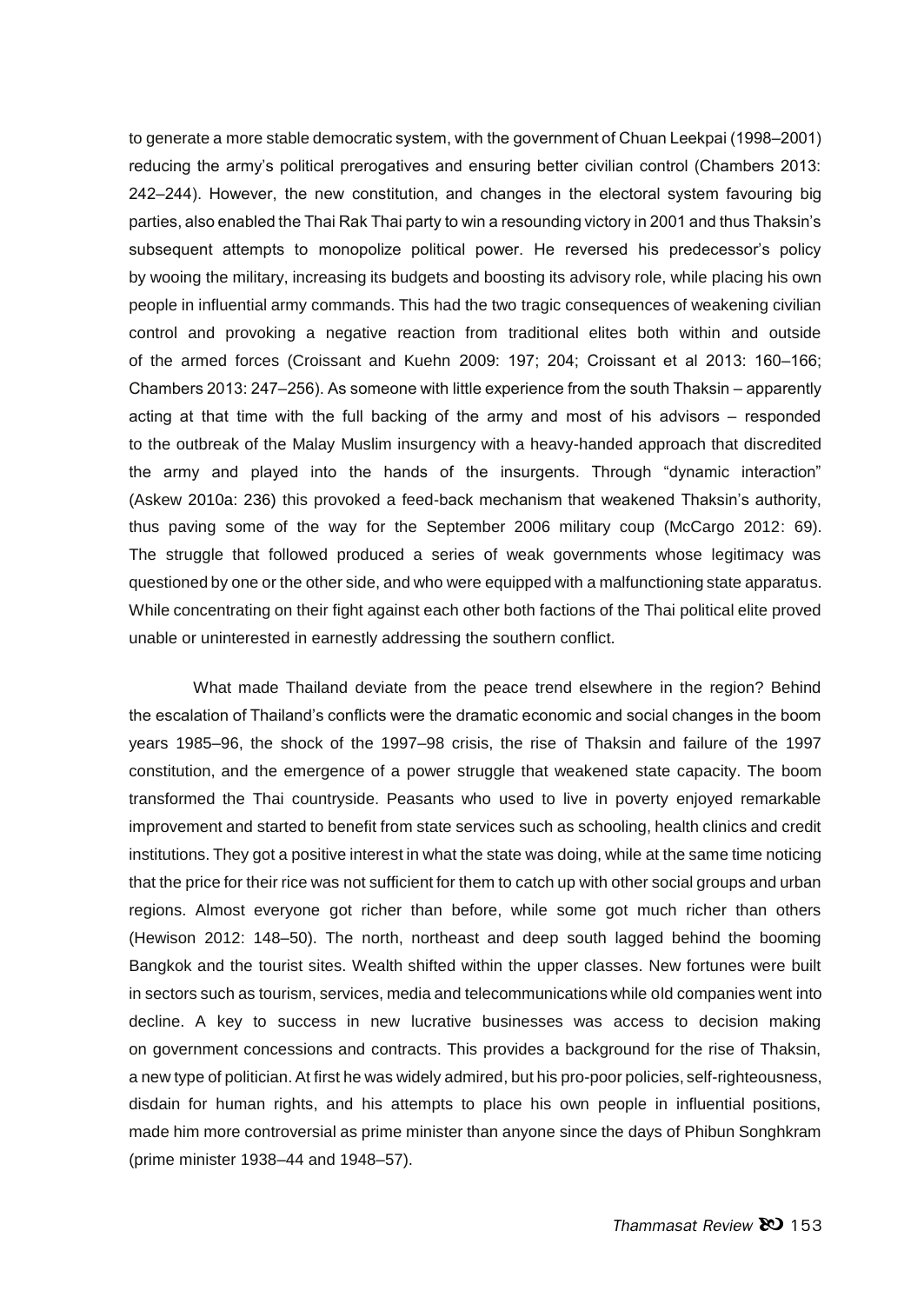So even a middle-income East Asian country can enter into a spiral of political violence if its central political institutions succumb to bitter rivalries, and large groups of people mobilize in support of opposite factions. Where rapid social changes are not accompanied by a strengthening of political legitimacy, state capacity and accommodation of popular interests, governments may be unable to handle new and old conflicts.

Although much was new, Thailand's recent conflicts have been impregnated by historical legacies and influenced by economic and social changes in the years of economic boom. During the Cold War, Thailand was known for its vacillation between civilian and military rule. Successful coups were made in 1947, 1951, 1958, 1971, 1976 and 1977, mostly followed by many years of military governance before new elections were held. Even a powerful general like Prem could be subjected to coup attempts. Thailand's three most recent coups took place in 1991, 2006 and 2014. Each time the military used its power to boost its own budgets. The military has remained an independent force in Thai politics, and all civilian governments have had to face the risk of provoking a coup. We propose that lack of civilian control over the armed forces is the most likely factor setting Thailand apart from those countries that form the regional peace trend. In the region's main growth countries the armed forces are under civilian control: China, South Korea, Taiwan, Malaysia, Singapore, and Vietnam, even Laos and Cambodia. In some of them the control is taken care of by a Communist Party, in others by elected governments. With respect to military political autonomy Thailand resembles Myanmar, the Philippines and  $-$  until some years ago  $-$  Indonesia. All of these countries, however, are in a process of professionalising their armed forces, while the Thai army has boosted its political role and pushed elected politicians aside. It now tries to design a reactionary political system where elected representatives have only partial power. If the ongoing strengthening of democratic institutions continues in Myanmar, the Philippines and Indonesia, with soldiers concentrating on their real profession, then Thailand may come to stand out as "the sick man of East Asia."

# **Endnotes**

- (1) We are grateful to a number of people (including anonymous reviewers) who have commented on previous versions of this article in Bangkok, Pattani, Yala, Uppsala and Oslo, and would like to express special thanks to Marte Nilsen, who gave us some highly pertinent suggestions for revision.
- (2) Interview with spokesperson for PPP, Kuthep Saikrachang, Bangkok 13 November 2008.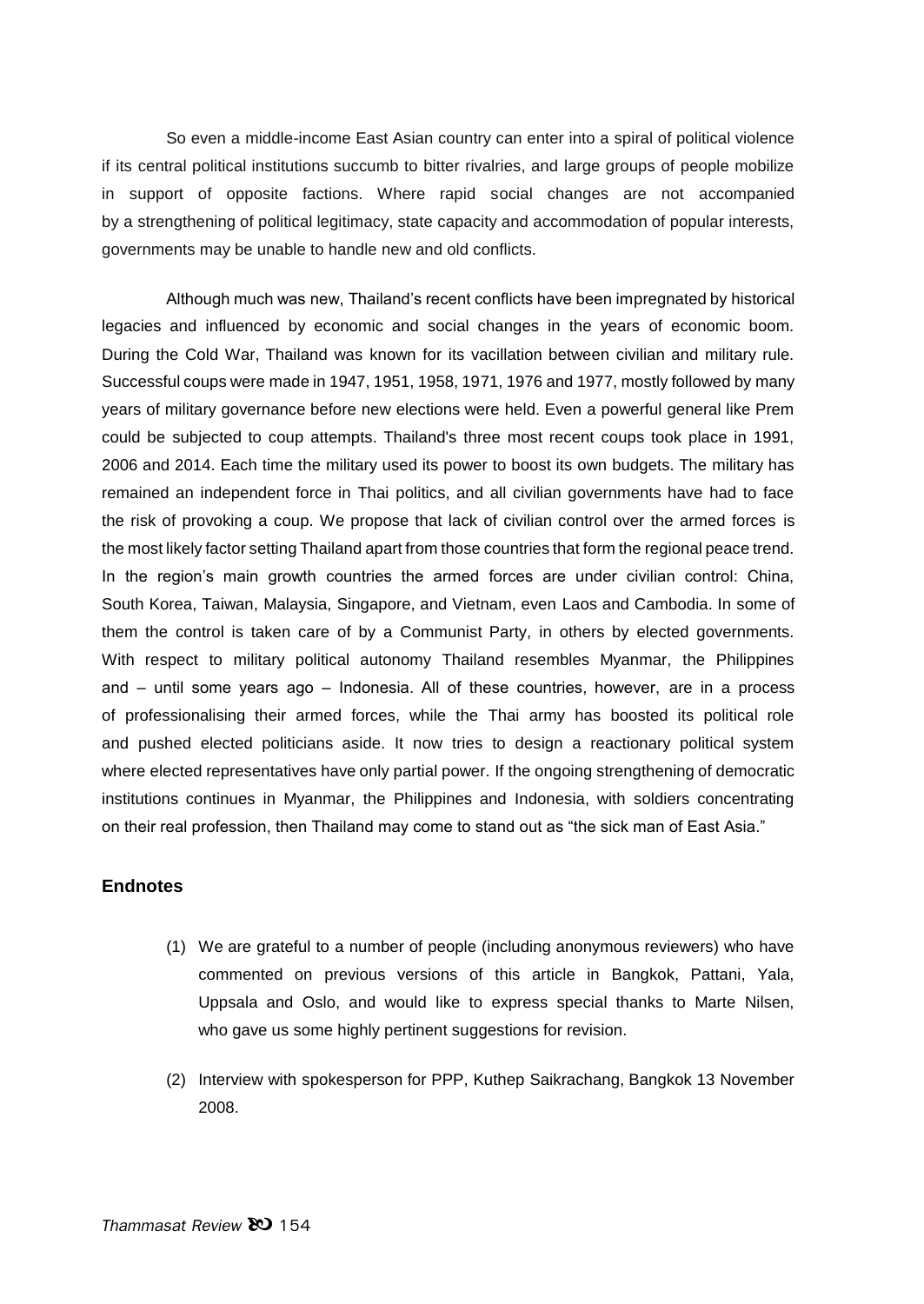- (3) The Uppsala Conflict Data Programme (UCDP) has not so far resolved if these casualties were victims of "one-sided violence" or "battle deaths" in an "armed conflict" between the government and an organized party. Thus the 91–92 fatalities are not included in any of the UCDP datasets, but listed as "uncertain" (UCDP 2015b: Additional info).
- (4) Interviews with observers in Bangkok, May and September 2014.
- (5) See Mark Harris, 'The end of military adventurism in Thailand?', 25 May 2010: http://www.ssrresourcecentre.org/2010/05/25/the-end-of-military-adventurism-inthailand/ (date of retrieval: 12 Jan 2015).
- (6) Interview with former foreign minister Tej Bunnag, Bangkok 10 September 2012.
- (7) See the news reports cited in the Wikipedia article "Cambodian-Thai border dispute" at: http://en.wikipedia.org/wiki/Cambodian%E2%80%93Thai\_border\_dispute#cite\_ note-109.
- (8) "Thailand said stoking border tension," *Bangkok Post* 1 Jan. 2015: http://www.bangkokpost.com/news/security/453645/thailand-said-to-bolster-bordertroops (date of retrieval: 6 Jan 2015).
- (9) "Tearful reunion as former PULO leader, other inmates released under royal pardon," *Khabar* 11 Dec. 2013: http://khabarsoutheastasia.com/en\_GB/articles/apwi/articles/ features/2013/12/11/feature-02?change\_locale=true (date of retrieval: 8 Jan. 2015).
- (10) Lecture by Professor Chaiwat Satha-Anand, Uppsala University, 16 December 2014.
- (11) There can be several reasons why the DSW figures are higher than the UCDP's. First, DSW may have access to more data. UCDP relies mainly on news reports while DSW gets its data from the security forces, hospitals, media, and directly from local journalists. The UCDP probably errs on the low side. However, this explains only a part of the discrepancy. UCDP does not (and shall not) include killings when there is little indication that they were carried out by either a state agency or an armed group. It is often difficult to distinguish between a conflict killing and a criminal murder. This is probably the main reason for the discrepancy. Either DSW includes deaths that should properly be categorized as crimes or it has access to information allowing it to distinguish more reliably than the UCDP between criminal murders and conflict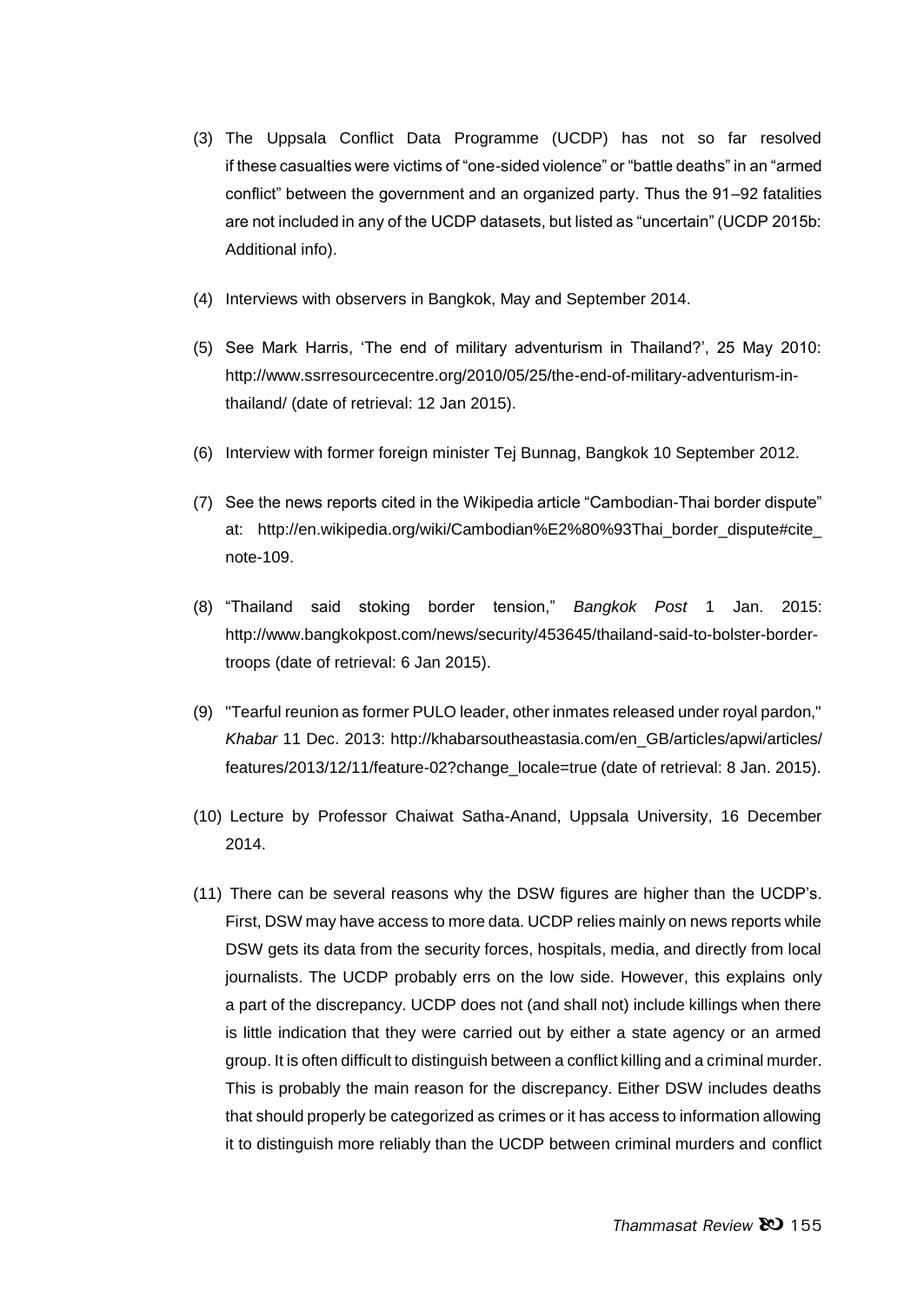killings. Askew (2010e: 122–3) considers much of the violence in the Deep South as criminal while Srisompob and McCargo (2010: 164, 178–80; McCargo 2008: 73) see it as predominantly political. Both have a point. Yet Srisompob and McCargo are most probably right in their general characterisation of the southern violence as a politically motived insurgency. There is also a third contributing factor to the DSW/UCDP discrepancy. While DSW counts all conflict-related deaths in one category, UCDP distinguishes between deaths resulting from battles between two armed groups (the state and the 'Patani insurgents') and one-sided violence perpetrated against civilians. Since 2005, UCDP reports only one-sided violence perpetrated by the insurgents, not by the Thai army and police. This is because killings by state agencies did not reach the UCDP threshold of 25 deaths in one year. DSW does not use any threshold, but includes all deaths. If the three reasons together account for the difference between the two statistical datasets, it seems likely that the total number of conflict-related deaths (the sum of armed conflict battle deaths and deaths in one-sided violence) is somewhere between the UCDP and the DSW figures, but closer to the DSW than the UCDP. We may add that the Internal Security Operations Command Region 4 Forward Command Emergency Notification Centre recorded 4,884 people killed from 4 January 2004 to 30 September 2012 (ICG 2012). This figure is a little lower than that of Deep South Watch but much higher than the UCDP's.

- (12) Mark Askew has objected to some of the criticism against Thaksin, claiming that SBPAC had for a long time failed to detect the new emerging militant networks (Askew 2007).
- (13) Interview with Chaturon Chaisang, Bangkok 17 June 2010.
- (14) *Bangkok Post* (2011) 'Election results 2011 regional level,' http://www.bangkokpost.com/news/election/map-south (accessed 27 June 2012).
- (15) "Yingluck meets Malaysian leader: Najib pledges to help solve strife in South" (Thanida Thansubapol, Bangkok Post 9 Sep. 2012: 1); "Neighbourly spirit needed to stop violence: Deep South" (Achara Ashayagachat, Bangkok Post 12 Sep. 2012: 11); "Yingluck, Abhisit will join forum on unrest" (Bangkok Post 13 Sep. 2012: 3); "Army talks with 2 top separatists" (Bangkok Post 15 Sep. 2012: 1).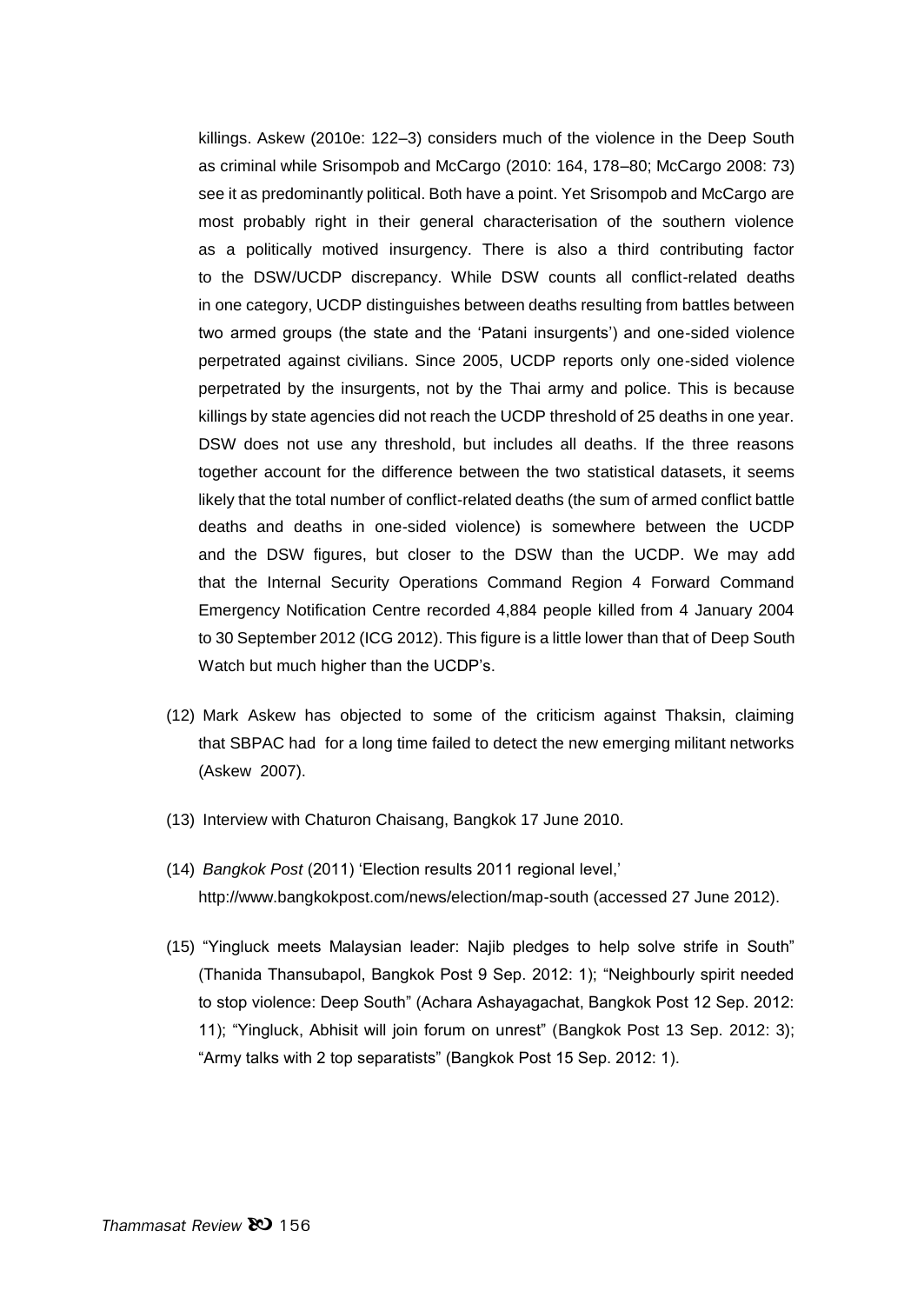(16) Rungrawee Chalermsripinyorat, "South talks a cause for cautious optimism," *Bangkok Post* 9 Dec. 2014: http://www.bangkokpost.com/opinion/opinion/448412/ south-talks-a-cause-for-cautious-optimism (date of retrieval: 8 Jan 2015).

#### **References**

- Askew, M. (2007) Conspiracy, Politics, and a Disorderly Border: The Struggle to Comprehend Insurgency in Thailand's Deep South, Washington, D.C.: East-West Center Policy Studies, No. 29.
- Askew, M. (2010a) The Spectre of the South: Regional Instability as National Crisis (pp. 235–271). In M. Askew (Ed.) *Legitimacy and Crisis in Thailand,* Chiang Mai: Silkworm:.
- Askew, M. (2010b) Confrontation and Crisis in Thailand, 2008–2010 (pp. 31–81). In M. Askew (Ed.) *Legitimacy and Crisis in Thailand.* Chiang Mai: Silkworm:.
- Askew, M. (2010c) Afterword: The Clash of March–May 2010 (pp. 303–317). In M. Askew (Ed.) *Legitimacy and Crisis in Thailand.*Chiang Mai: Silkworm:
- Bjarnegård E. (2013) *Gender, Informal Institutions and Political Recruitment. Explaining Male Dominance in Parliamentary Representation.* Houndmills, Basingstoke: Palgrave Macmillan.
- Bjarnegård E. and E. Melander (2014) Thailand's Missing Democrats: Reds, Yellows, and the Silent Majority. *Foreign Affairs.* Retrieved September 18, 2015, from www.foreignaffairs.com/articles/141454/elin-bjarnegard-and-erik-melander/thailandsmissing-democrats
- Chambers, P. (2013) Thaksin Takes Charge (pp. 247‒277). In P. Chambers, ed. *Knights of the Realm: Thailand's Military and Police, Then and Now.* Bangkok: White Lotus.
- Chik, Tengku Ismail Tengku and Tengku Arifin Tengku Chik (2011) *Patani: Cradle of the East,* Tunkru Bangkok: Muslim News.
- Collier, P. and D. Rohner. (2008) Democracy, Development and Conflict. *Journal of the European Economic Association* 6(2), 531–40.
- Collier, P. (2009) *Wars, Guns, and Votes: Democracy in Dangerous Places*. New York NY: HarperCollins.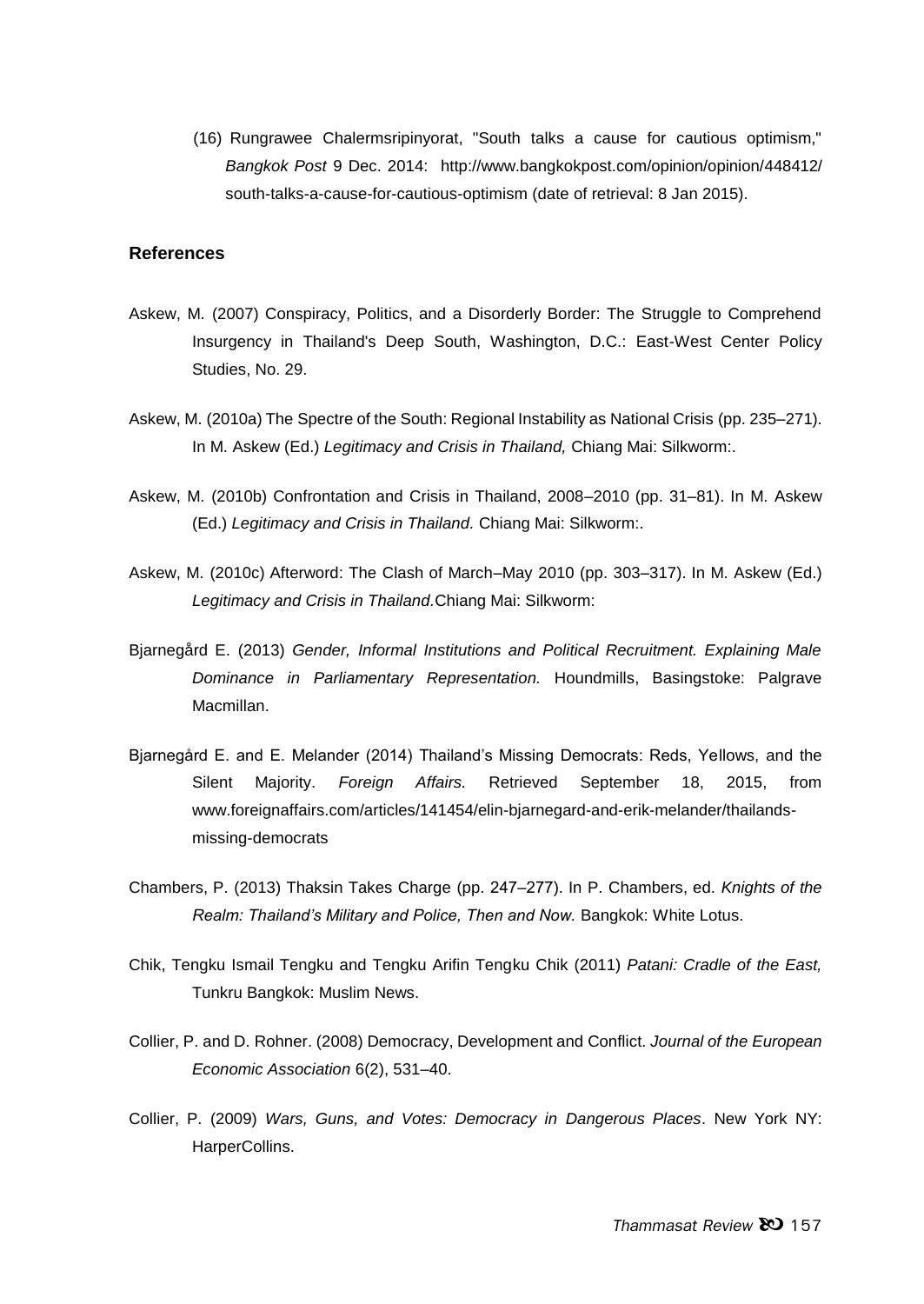- Croissant, A. and D. Kuehn. (2009) Patterns of Civilian Control of the Military in East Asia's New Democracies. *Journal of East Asian Studies* 9, 187–217.
- Croissant, A., D. Kuehn, P. Lorenz and P.W. Chambers. (2013) *Democratization and Civilian Control in Asia.* Basingstoke: Palgrave Macmillan.
- Davis, A. (2011) Thai Peace Talks Come To Light. *Asia Times Online* 4 April [http://www.atimes.com/atimes/Southeast\\_Asia/MD06Ae01.html](http://www.atimes.com/atimes/Southeast_Asia/MD06Ae01.html) (accessed 16 June 2011).
- Engvall, A. (2010) *Poverty and Conflict in Southeast Asia,* PhD dissertation, Stockholm School of Economics.
- Hewison, K. (2012) Class, Inequality, and Politics (pp. 143-60). In M. Montesano, Pavin Chachavalpongpun and Aekapol Chongvilaivan (eds) *Bangkok May 2010: Perspectives on a Divided Thailand,* Singapore: ISEAS.
- HSR (Human Security Report). (2010) *The Causes of Peace and The Shrinking Costs of War.* Vancouver: Human Security Report Project, Simon Fraser University.
- Htun, M and S L Weldon. (2010) When Do Governments Promote Women's Rights? A Framework for the Comparative Analysis of Sex Equality Policy*. Perspectives on Politics:* 8(1).

ICG (International Crisis Group). (2010) Bridging Thailand's deep divide, *Asia Report* 192, 5 July.

\_\_\_\_\_\_\_\_\_\_\_\_\_\_\_\_\_\_\_\_\_\_\_\_\_. (2011) Waging peace: ASEAN and the Thai-Cambodian border conflict, *Asia Report* 215, 6 December.

- \_\_\_\_\_\_\_\_\_\_\_\_\_\_\_\_\_\_\_\_\_\_\_\_\_. (2012) Thailand: The Evolving Conflict in the South, *Asia Report* 241, 11 December.
- Ivarsson, Søren and Lotte Isager. (2010) *Saying the Unsayable: Monarchy and Democracy in Thailand* (Copenhagen: NIAS Press).
- Keyes, Charles. (2014) *Finding Their Voice: Northeastern Villagers and the Thai State.* Bangkok: Silkworm.
- Kivimäki, T. (2010). East Asian relative peace does it exist? What is it? *The Pacific Review* 23(4), 503–26.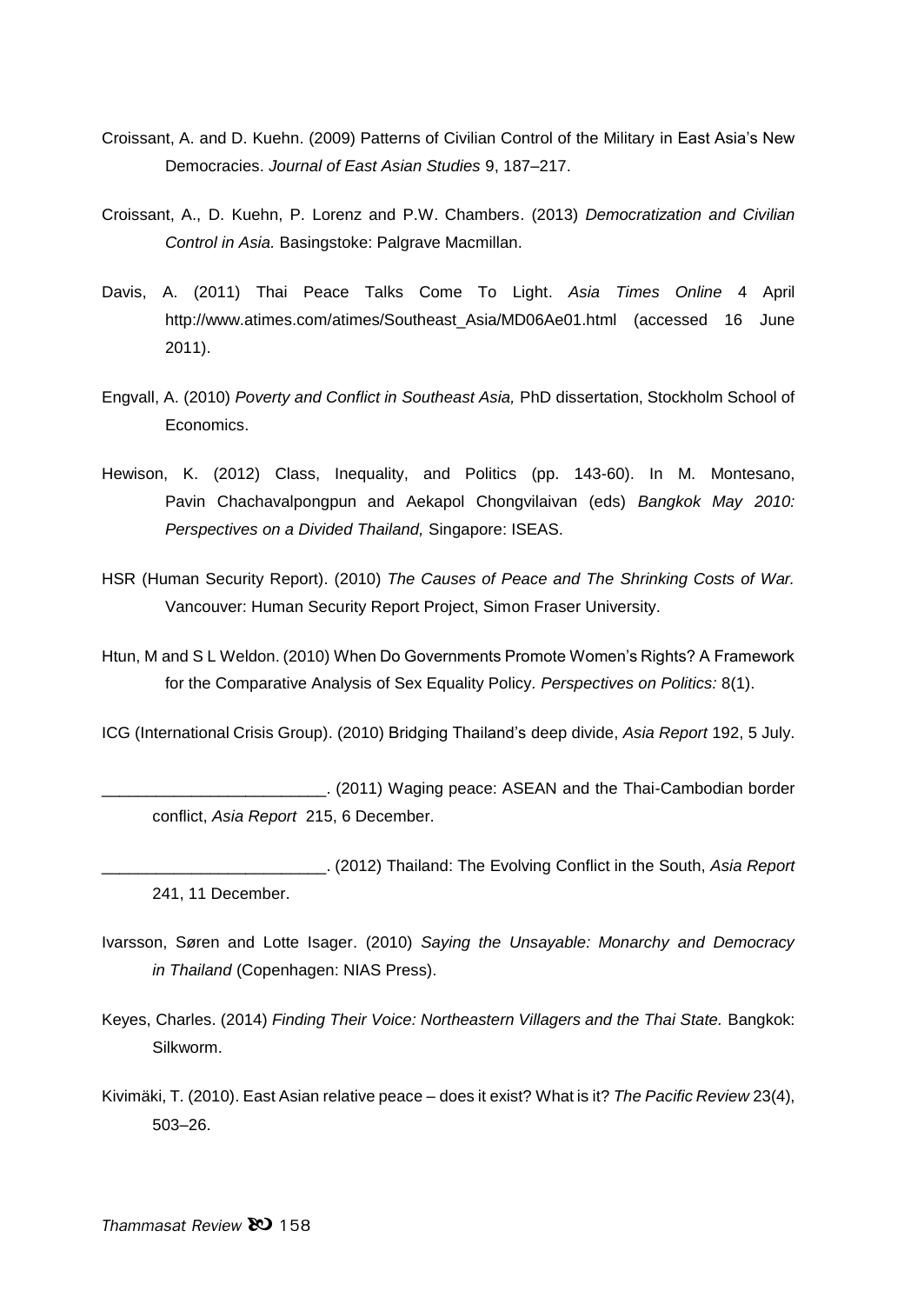\_\_\_\_\_\_\_\_\_. (2014). *The Long Peace of East Asia.* London: Ashgate.

- Mann, M. (1988). *States, War, and Capitalism. Studies in Political Sociology.* Oxford: Basil Blackwell.
- McCargo, D. (2005). Network monarchy and legitimacy crises in Thailand. *The Pacific Review* 18(4), 499–519.

\_\_\_\_\_\_\_\_\_\_. (2006). Thaksin and the Resurgence of Violence in the Thai South: Network Monarchy Strikes

Back? *Critical Asian Studies* 38(1), 39–71.

\_\_\_\_\_\_\_\_\_\_. (2008). *Tearing Apart the Land,* Ithaca NY: Cornell University Press.

\_\_\_\_\_\_\_\_\_\_. (2009). Mapping National Anxieties: Thailand's Southern Conflict. *RUSI Journal* 154(3), 54–61.

\_\_\_\_\_\_\_\_\_\_. (2010). Thailand's Twin Fires, *Survival* 52(4), 5–12.

\_\_\_\_\_\_\_\_\_\_. (2012). *Mapping National Anxieties,* Copenhagen: NIAS Press.

Mueller, J. (2007 [2004]). *The Remnants of War.* Ithaca NY: Cornell University Press.

- Naruemon Thabchumpon and D. McCargo (2011) Urbanized villagers in the 2010 Thai redshirt protests: Not just poor farmers? *Asian Survey* 51(6), 993–1018.
- Nilsen, M. (2012). *Negotiating Thainess: Religious and National Identities in Thailand's Southern Conflict,* PhD dissertation, Lund University.
- NRC (National Reconciliation Commission) (2006). *Overcoming Violence through the Power of Reconciliation,* Bangkok: Report of the National Reconciliation Commission, http://thailand.ahrchk.net/docs/nrc\_report\_en.pdf (accessed 7 May 2012).

Pasuk Phongpaichit and C. Baker (2009a [2004]). *Thaksin.* Chiang Mai: Silkworm.

\_\_\_\_\_\_\_\_\_\_\_\_\_\_\_\_\_\_\_\_\_\_\_\_\_\_\_. (2009b [2005]). *A History of Thailand.* Cambridge: Cambridge University Press.

\_\_\_\_\_\_\_\_\_\_. (2014). Competing Notions of Judicialization in Thailand. *Contemporary Southeast Asia* 36(3), 417‒441.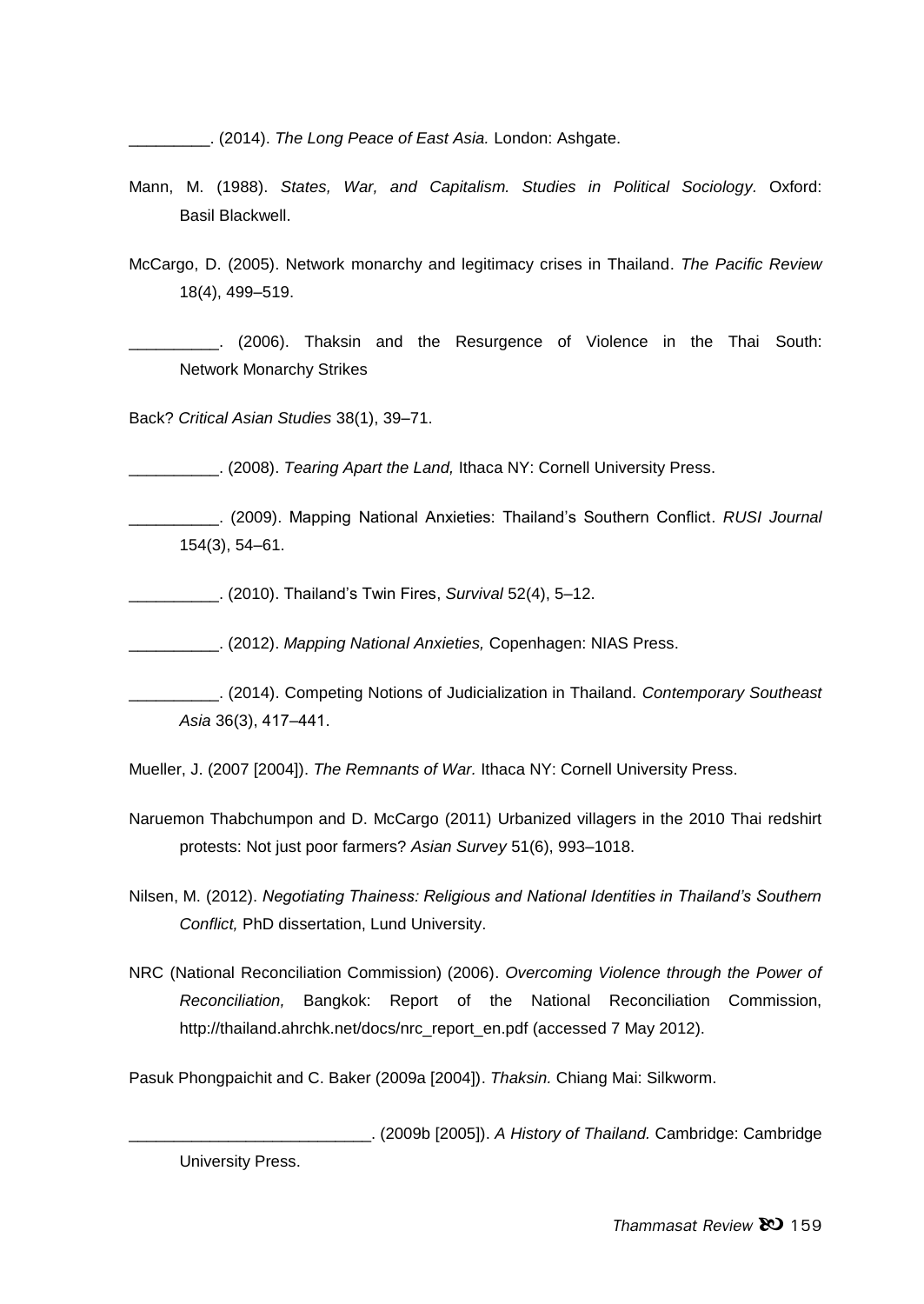- Pathan, D. (2013a, 8 October). Reset for peace process in Thailand's deep South. *The Nation*. Retrieved September 18, 2015, from http://www.nationmultimedia.com/opinion/Reset-forpeace-process-in-Thailands-deep-South-30216505.html.
	- \_\_\_\_\_\_\_\_\_. (2013b, 23 October). Pause and reconsider deep South negotiations. *The Nation*. Retrieved Sepmtember 18, 2015, from http://www.nationmultimedia.com/opinion/Pauseand-reconsider-deep-South-negotiations-30217782.html.
- Pavin Chachavalpongpun (2010). Temple of Doom: Hysteria About the Preah Vihear Temple in the Thai Nationalist Discourse (pp. 83–118). In M. Askew (ed.) *Legitimacy and Crisis in Thailand,* Chiang Mai: Silkworm.
- Slater, D (2010). *Ordering Power. Contentious Politics and Authoritarian Leviathans in Southeast Asia.* Cambridge: Cambridge University Press.
- Srisompob Jitpiromsri (2013). Thailand's security sector and the southern insurgency (pp.541-82). In P. Chambers. (Ed.) *Knights of the Realm: Thailand's Military and Police, Then and Now,*  Bangkok: White Lotus.
- Srisompob Jitpiromsri and D. McCargo (2010). The Southern Thai Conflict Six Years on: Insurgency, Not Just Crime. *Contemporary Southeast Asia* 32(2), 156–83.
- Srisompob Jitpiromsri and A. Engvall (2013, 9 September). A Meaningful Peace: Ramadan Ceasefire Assessment. *Deep South Watch*.
- Stent, J. (2012). Thoughts on Thailand's Turmoil 11 June 2010 (pp.15-41). In M. Montesano, Pavin Chachavalpongpun and Aekapol Chongvilaivan. (Eds). *Bangkok May 2010: Perspectives on a Divided Thailand,* Singapore: ISEAS.
- Thitinan Pongsudhirak (2009). The tragedy of the 1997 constitution' (pp.27-37). In J. Funston. (Ed.) *Divided Over Thaksin: Thailand's Coup and Problematic Transition,* Singapore: ISEAS.
- Tønnesson, S. (2009). What is it that best explains the East Asian Peace since 1979? A call for a research agenda. *Asian Perspective* 33(1), 111–136.
- Tønnesson, S. (2013). War and Peace Between Nations, 1945–2010 (pp. 96-107). In Norman Owen. (Ed.) *The Routledge Handbook on Southeast Asian History,* London: Routledge.